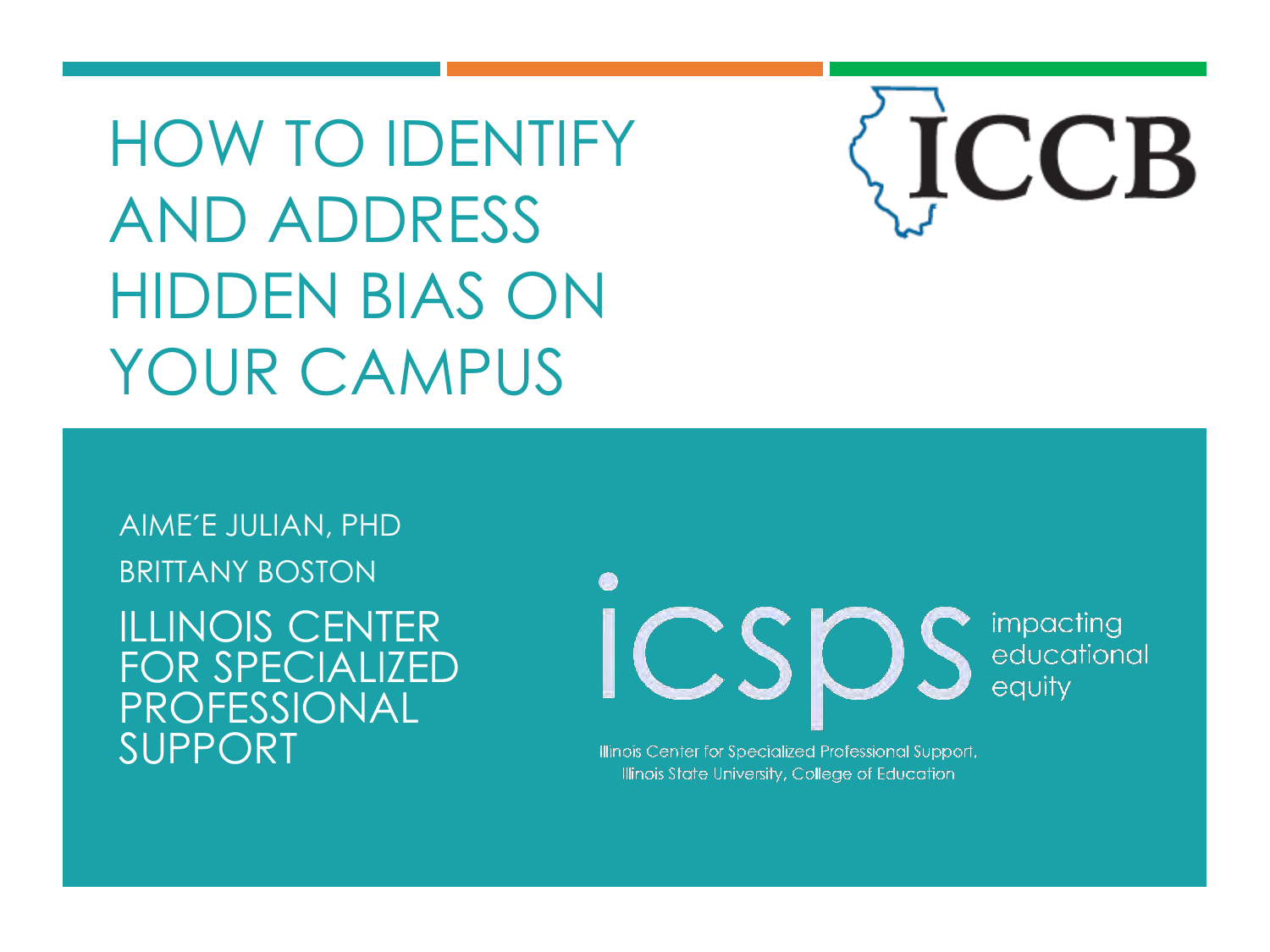

Illinois Center for Specialized Professional Support, Illinois State University, College of Education

Creates, supports, and delivers professional development for career, technical, and adult education professionals across Illinois. ICSPS provides technical assistance, develops publications, and facilitates program improvement strategies for our partners as they relate to college transition, recruitment, retention, and completion−encouraging achievement of special populations learners.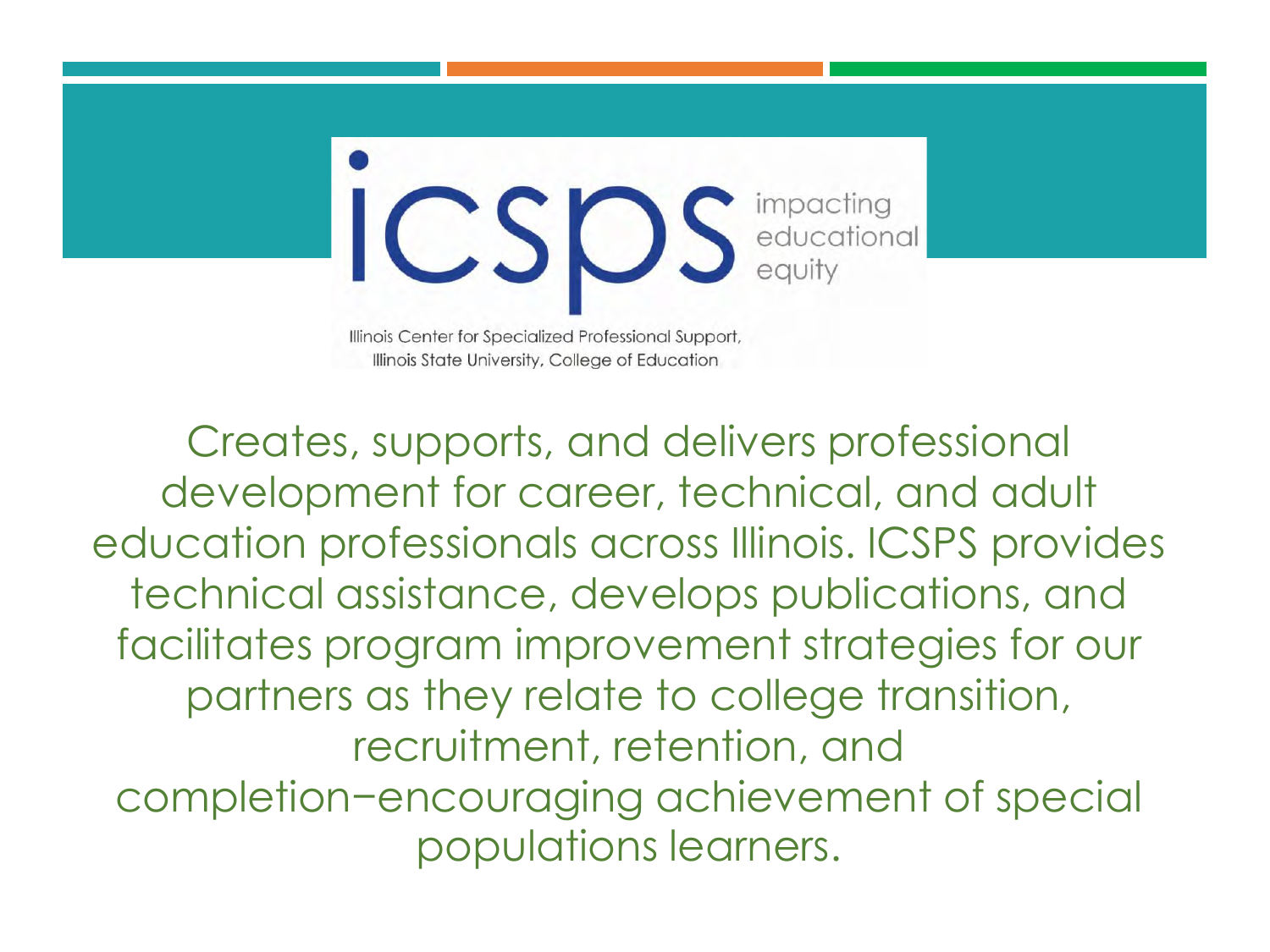# AGENDA

- **•** Defining implicit and explicit bias
- **Number 2018 Marken** Sides on campus – marketing and recruitment
- **Hidden bias in our words** – exploring microaggressions and microaffirmations
- Moving forward...resources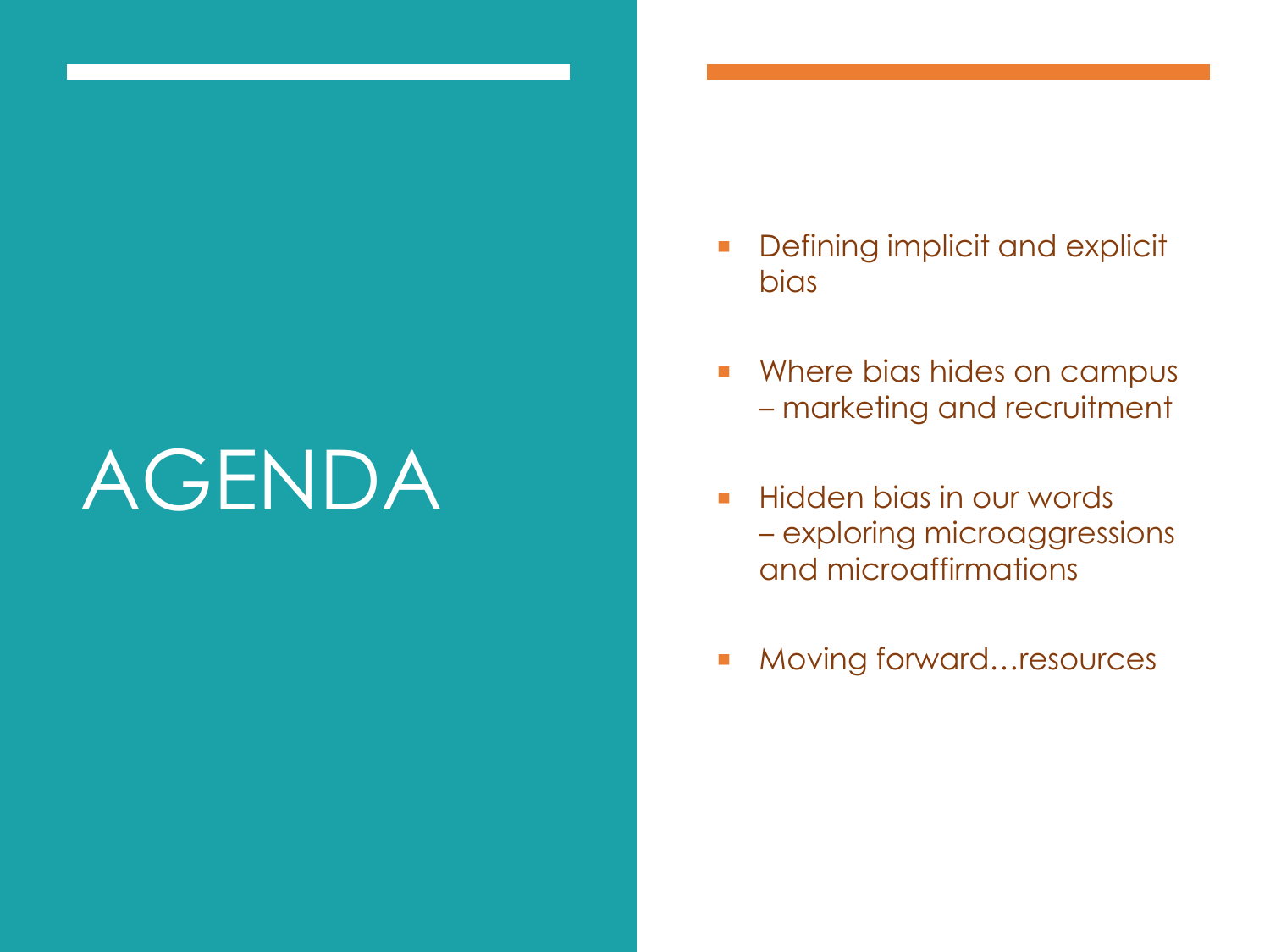## DEFINING IMPLICIT AND EXPLICIT BIAS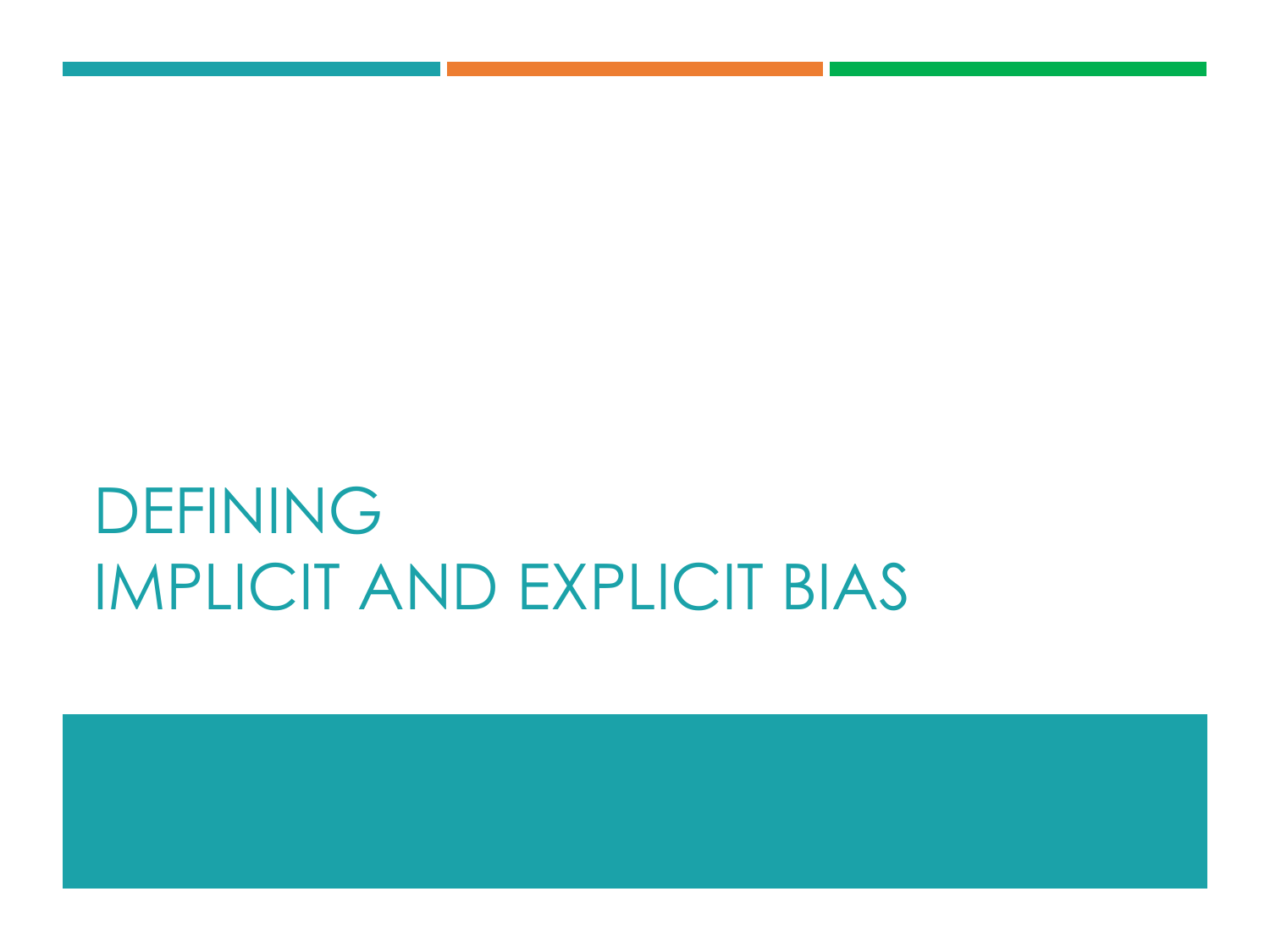## DEFINING IMPLICIT BIAS

- **n** attitudes or stereotypes that affect our understanding, actions, and decisions in an unconscious manner
- **E** encompass both favorable and unfavorable assessments
- **The activated involuntarily and without an individual's** awareness or intentional control
- **residing deep in the subconscious, these biases are** different from known biases that individuals may choose to conceal for the purposes of social and/or political correctness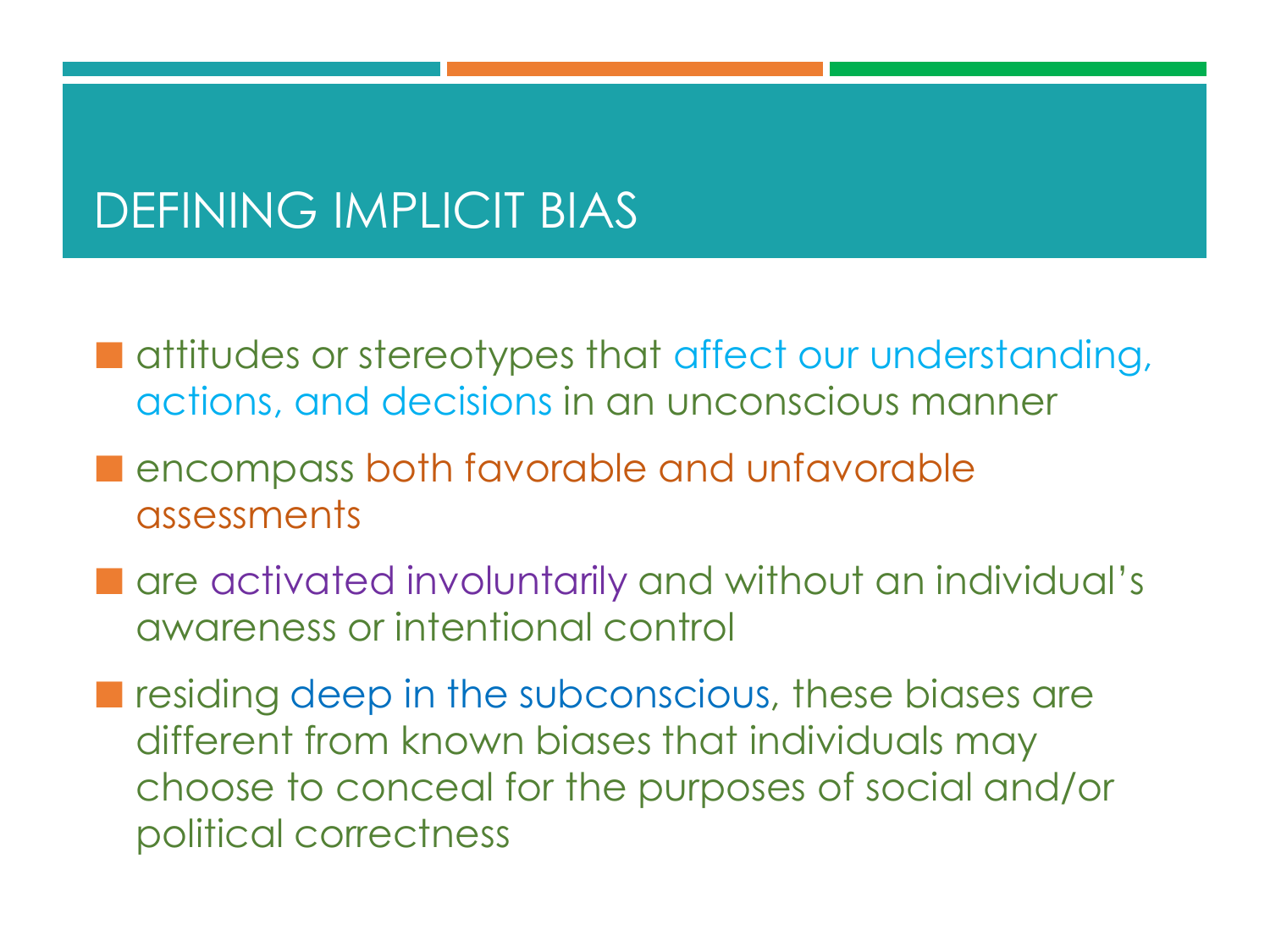## IMPLICIT (OR UNCONSCIOUS) BIAS

## Social stereotypes that we form outside of our own consciousness:





Create unconscious barriers in the classroom



Impact how we relate to people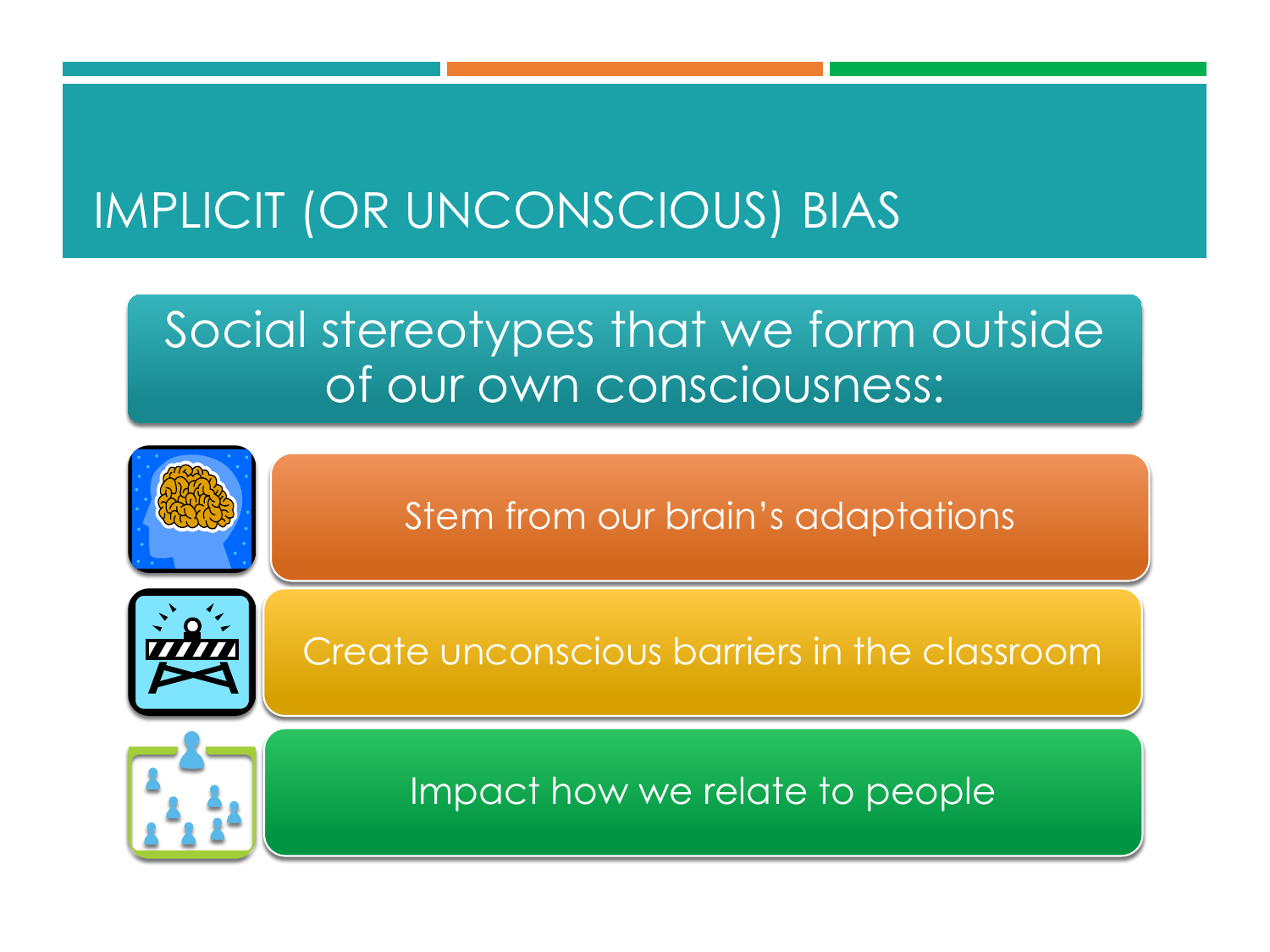## EFFECTS OF UNCONSCIOUS BIAS

influence how we reach decisions from our gathering, sorting, and filtering of information

influence our evaluations of people and their value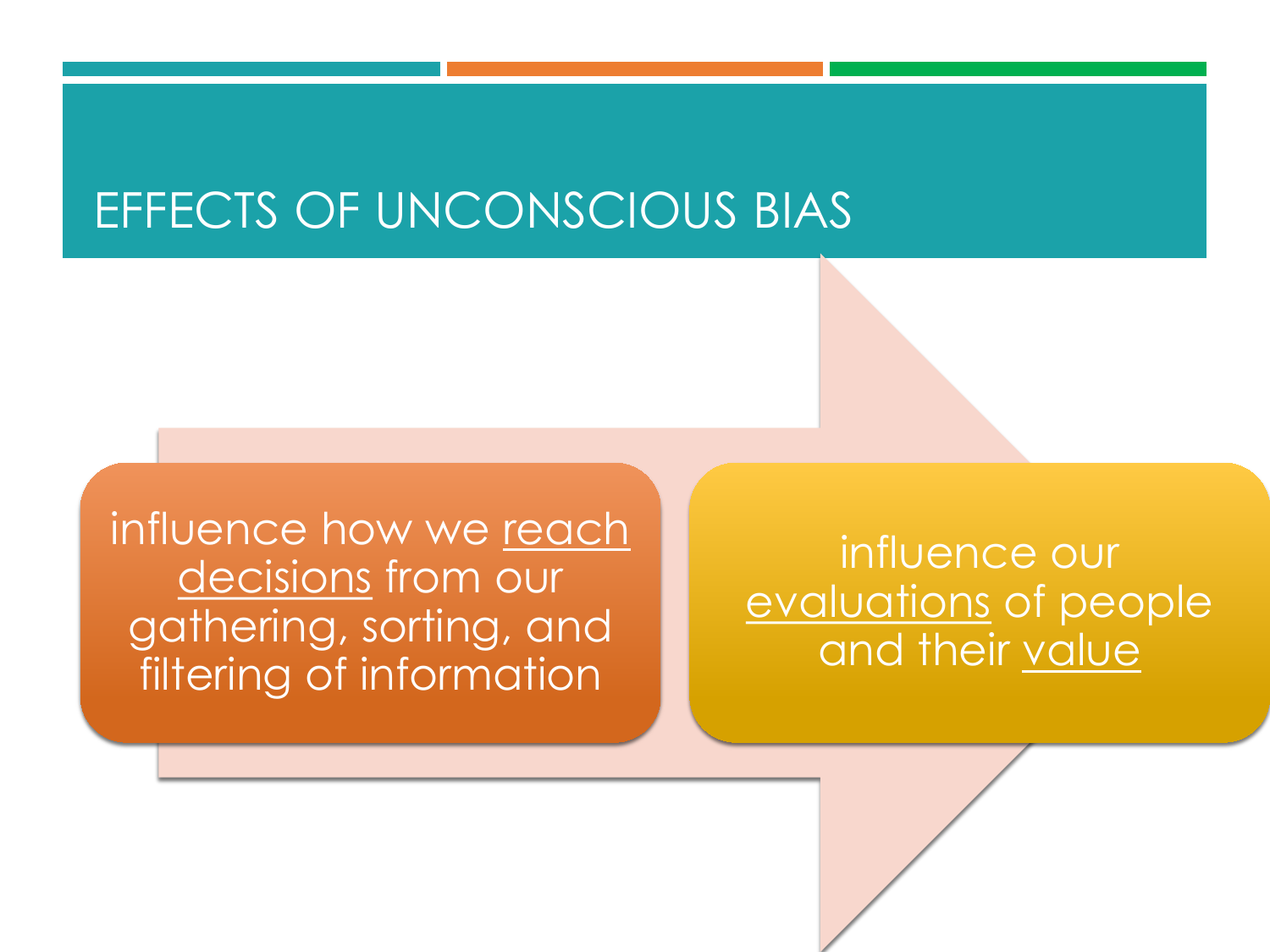## UNCONSCIOUS GENDER BIAS: POWER AND IMPACT

•360 College Students (1:1 gender split) rated academic articles in politics, psychology of women, or education

•Two names reoccurred but for identical work: John T. McKay or Joan T. **McKay** 

Study

## **Question**

With identical work, should there be any difference in how the students rate John vs. Joan?

•Out of 5 possible points, *John scored a FULL POINT HIGHER than Joan*

•There was consistent gender bias in favor of a male as an author of academic work

Result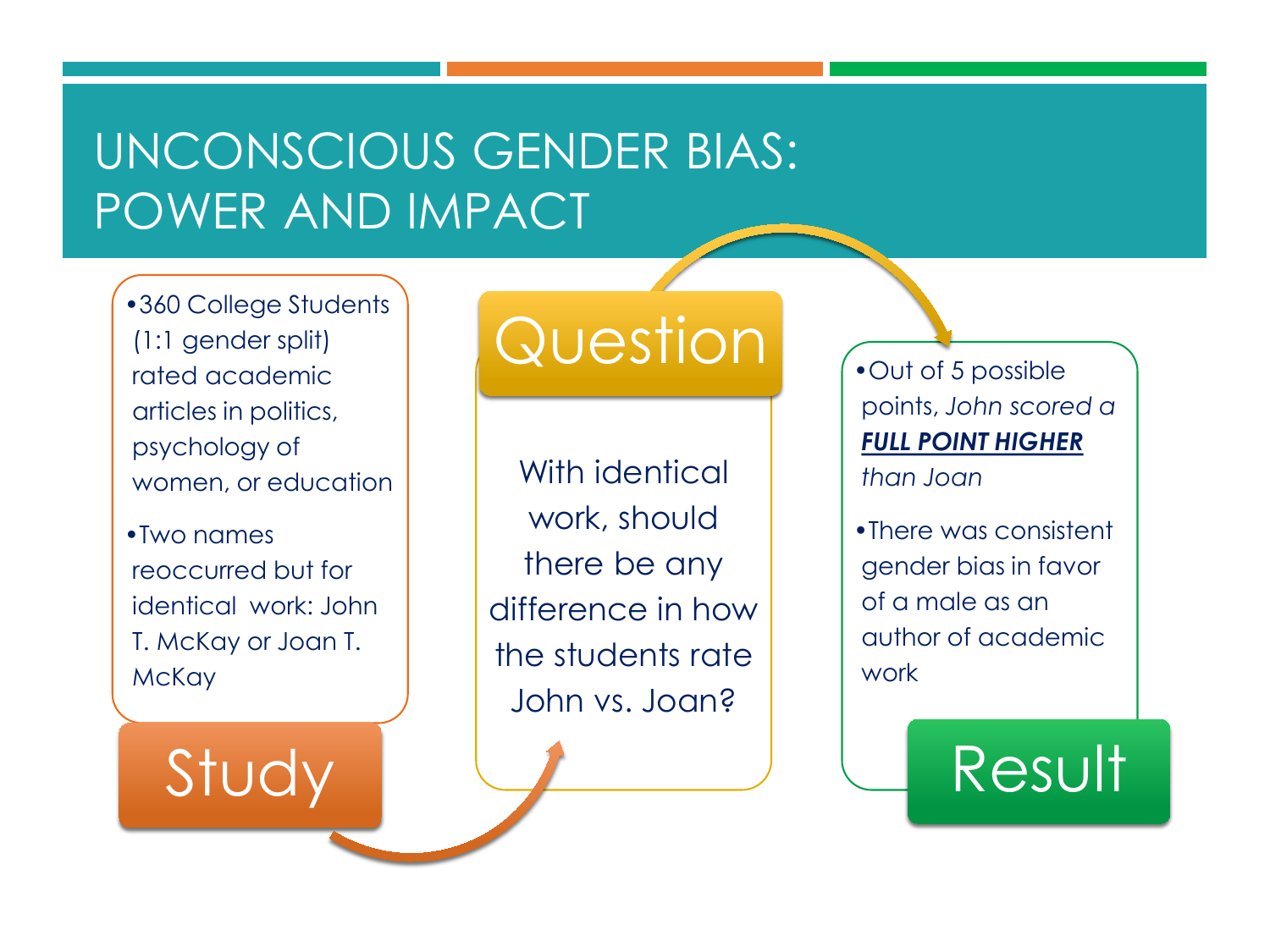## UNCONSCIOUS GENDER BIAS: POWER AND IMPACT

In 1970, females represented less than 5% of symphony orchestras.

**Scenario** 

## Question

Would "blind" auditions increase the representation of women in symphony orchestras?

•Once blind auditions were implemented by the mid-1990s, female participation increased to ~25%

•The blind audition fostered impartiality, but demonstrated results of sex-based hiring

## Result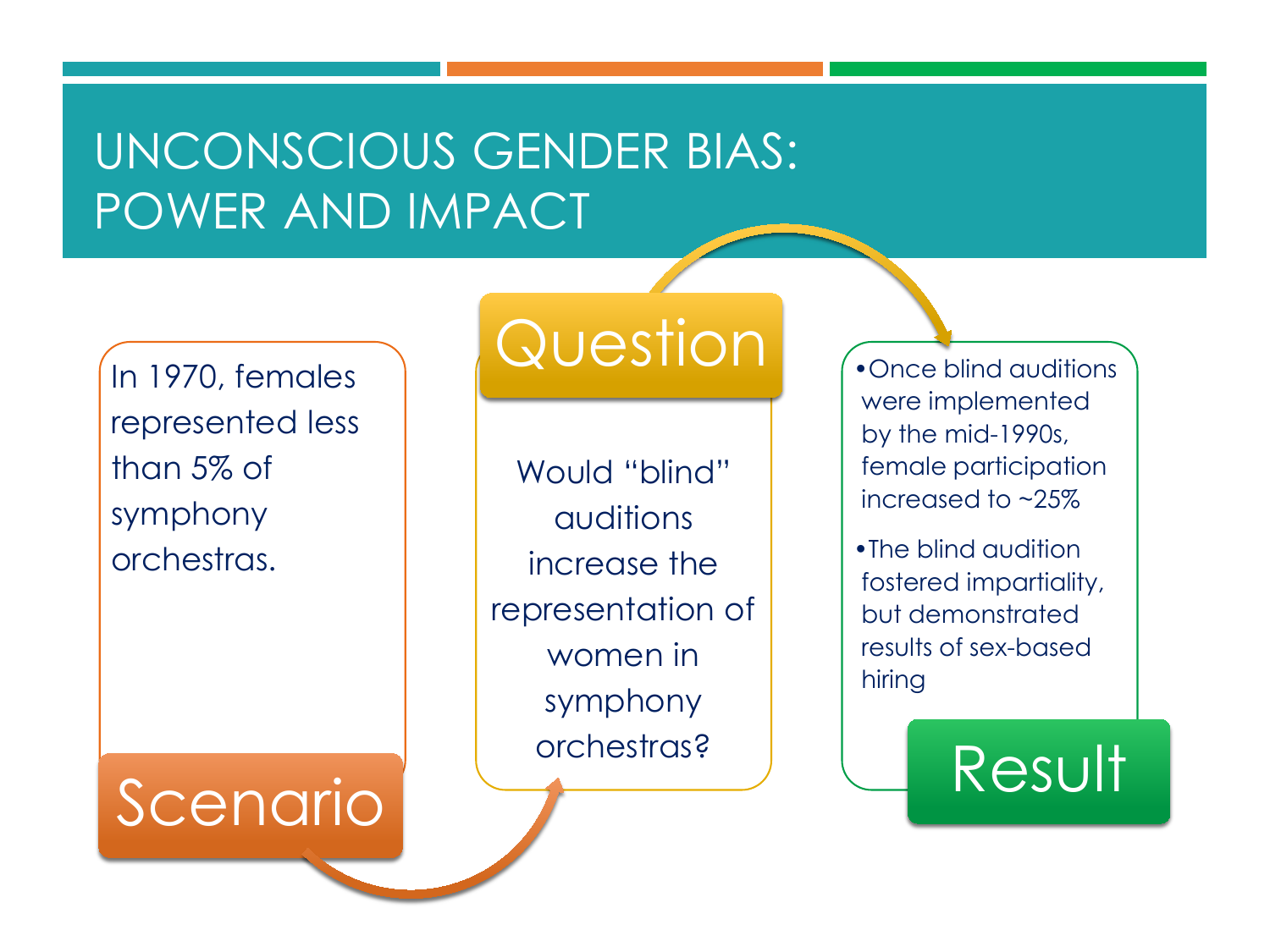What **cultural stereotypes**  are prevalent in your program/ college?

What is the **impact** of these stereotypes on **students**?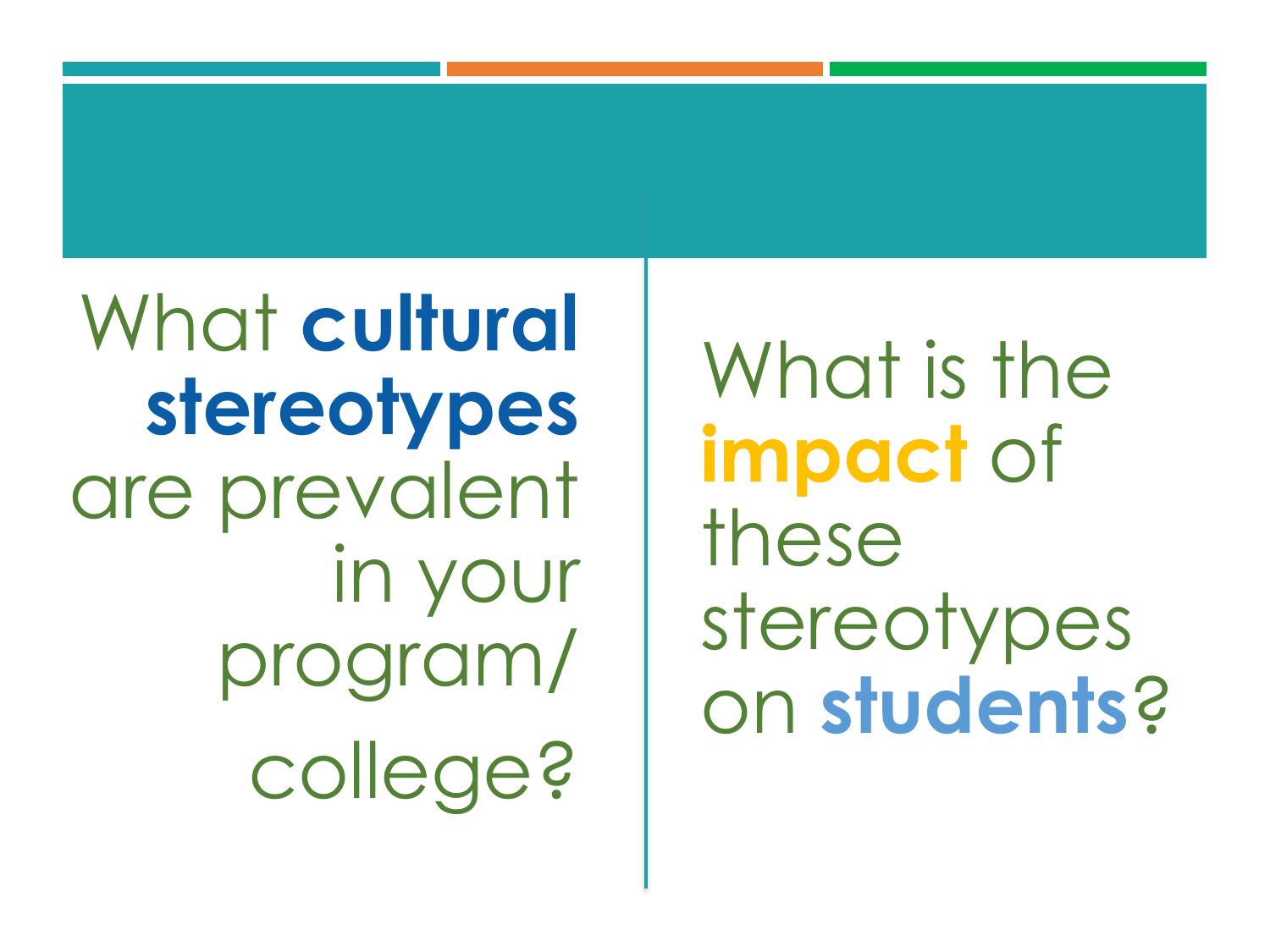## THE DANGER OF THE SINGLE STORY…

*The single story creates stereotypes, and the problem with stereotypes is not that they are untrue, but that they are incomplete. They make one story become the only story." [View](https://www.ted.com/talks/chimamanda_adichie_the_danger_of_a_single_story/transcript?language=en) here*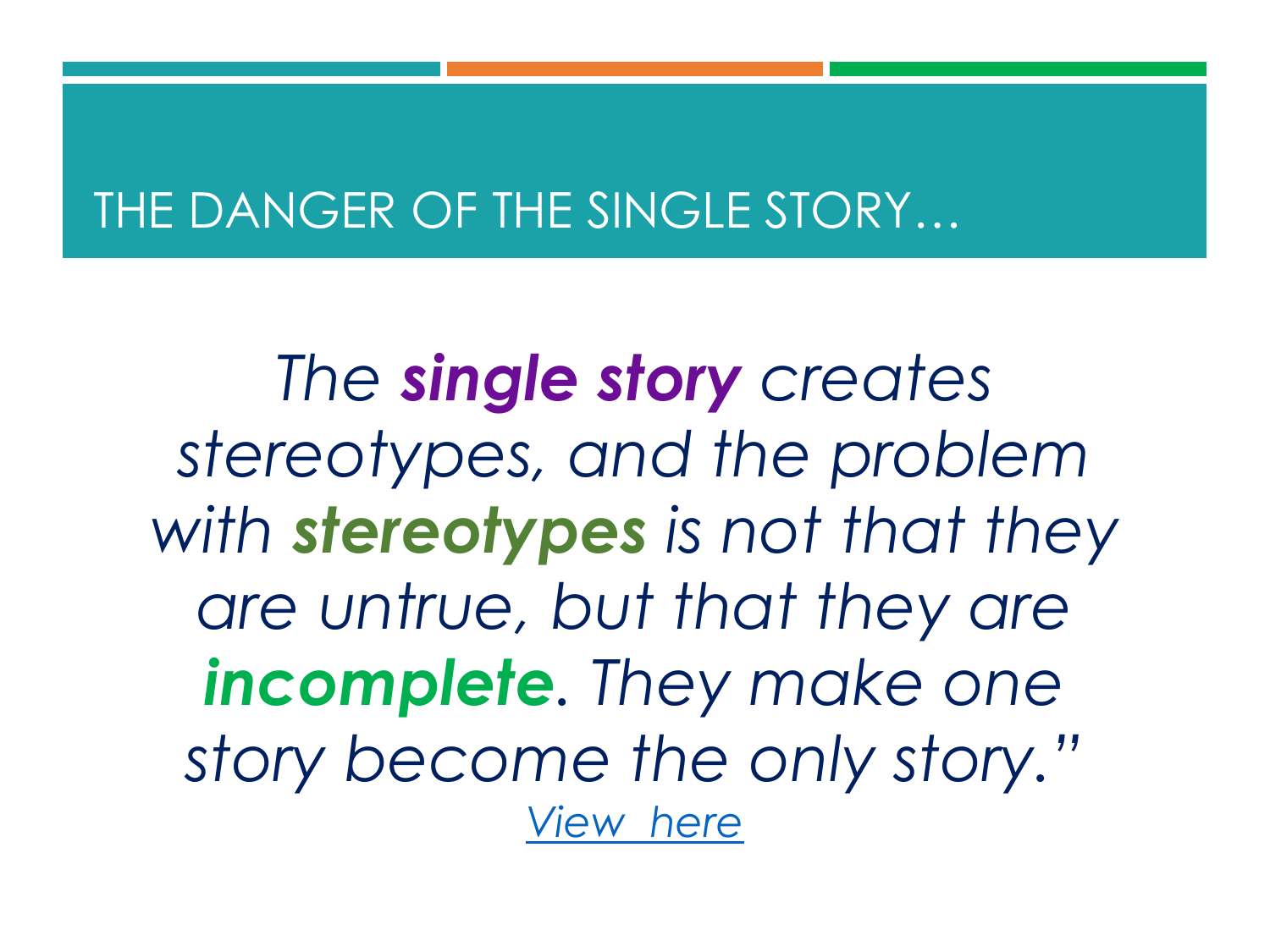## WHERE BIAS HIDES ON CAMPUS – MARKETING AND RECRUITMENT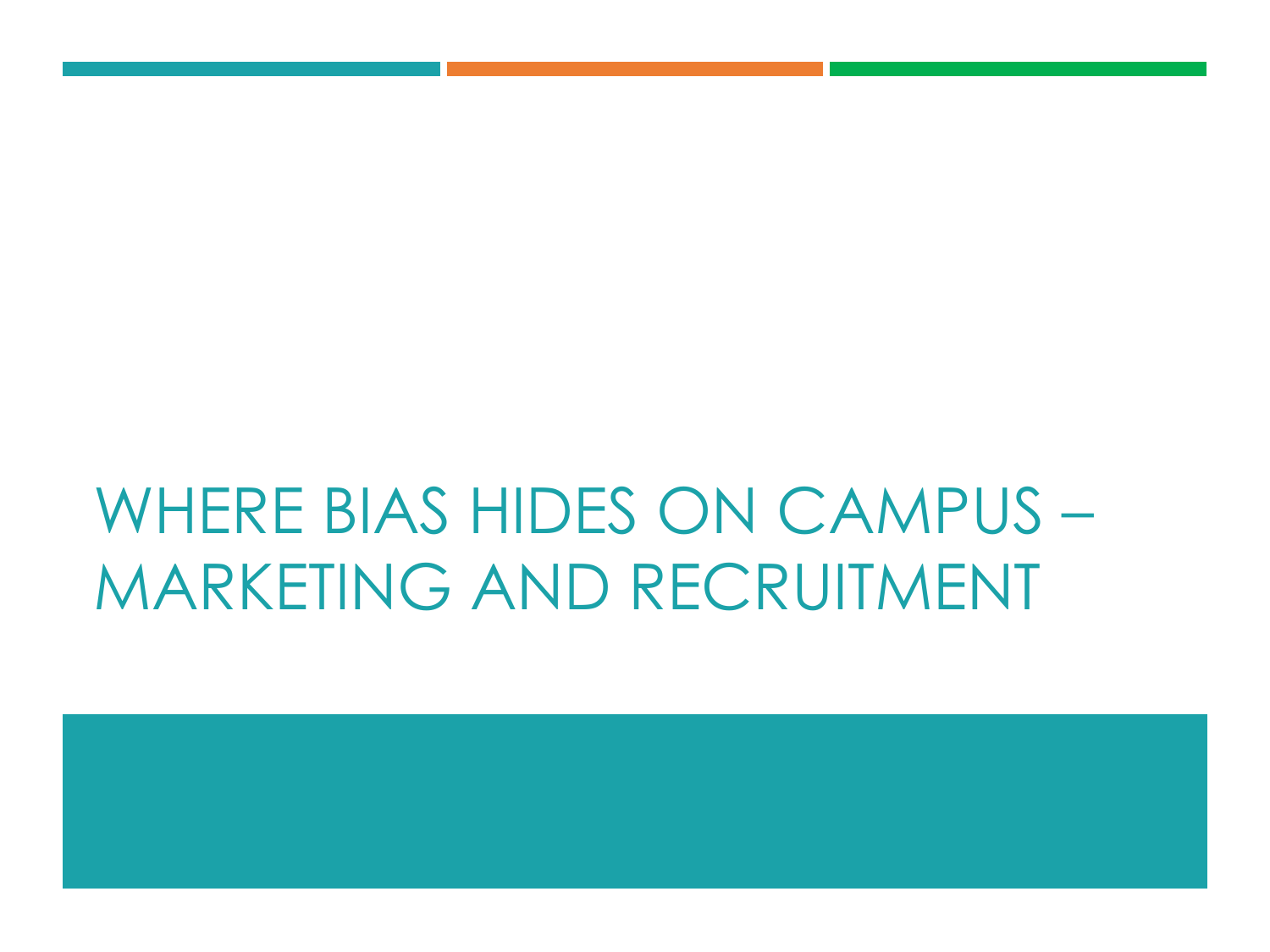# MINDFUL MARKETING AND RECRUITMENT

- Use **gender inclusive language**, not gender specific; you are actively seeking students of all genders.
- **Use promotional materials** that feature photos and testimonials of **current and diverse learners and graduates**.
- **Include pictures with individuals in context** to reduce stereotypes by displaying elements of their personality or identity that are not wórk related.
- **Dispel stereotypes** held by instructors, parents, and/or learners themselves regarding college opportunities by increasing exposure and raising awareness early in the recruitment process.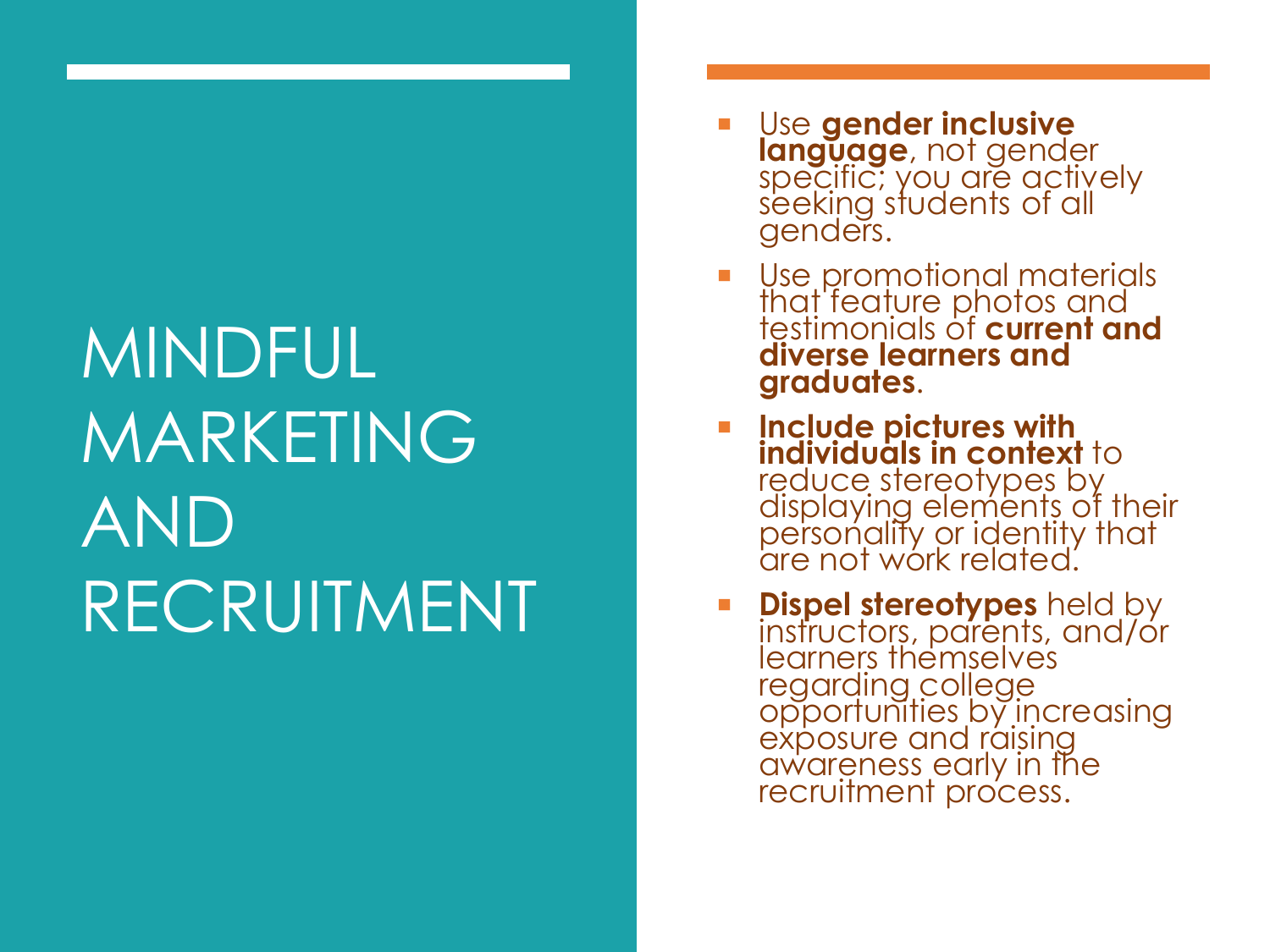#### BE INTENTIONAL IN REPRESENTING ALL STUDENTS

**Use images of** diverse individuals on marketing materials, both online and handouts.

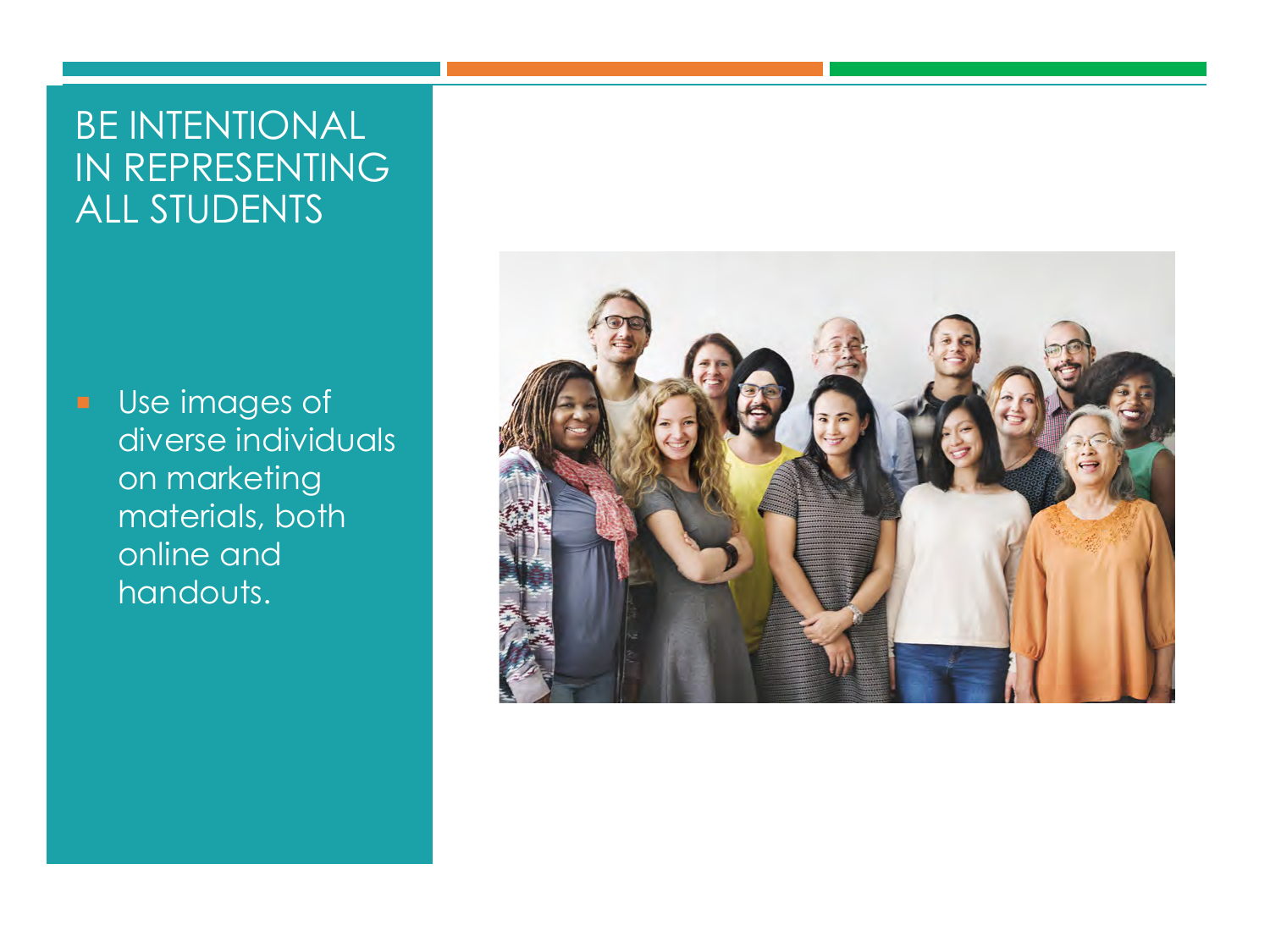

## REVIEW YOUR WEBSITE TO ENSURE IT IS…

 $\checkmark$  Intuitive

- $\checkmark$  Accessible
- $\checkmark$  Easy to Navigate
- $\checkmark$  Designed and inviting for all potential students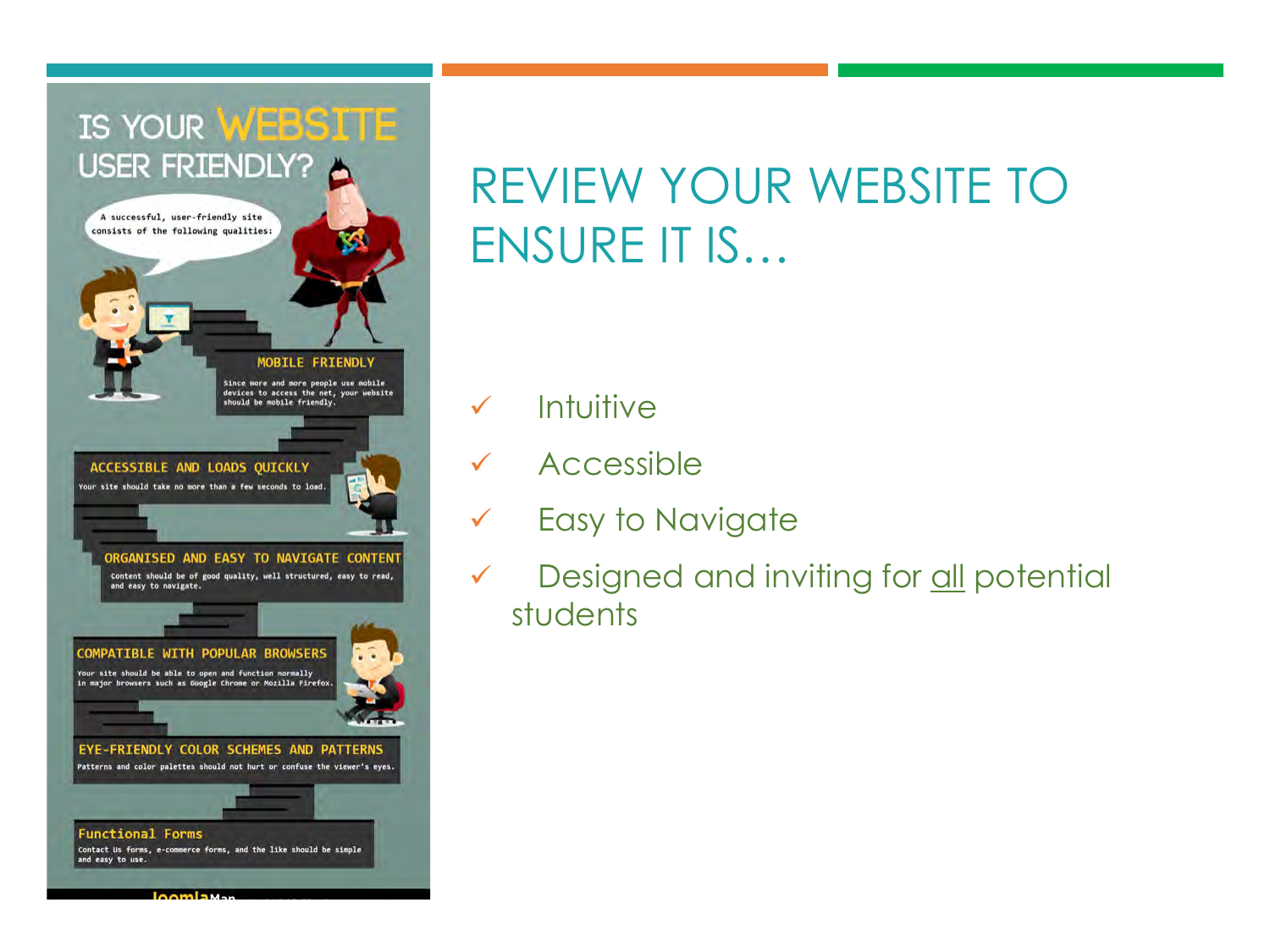## HIDDEN BIAS IN OUR WORDS - EXPLORING MICROAGGRESSIONS AND MICROAFFIRMATIONS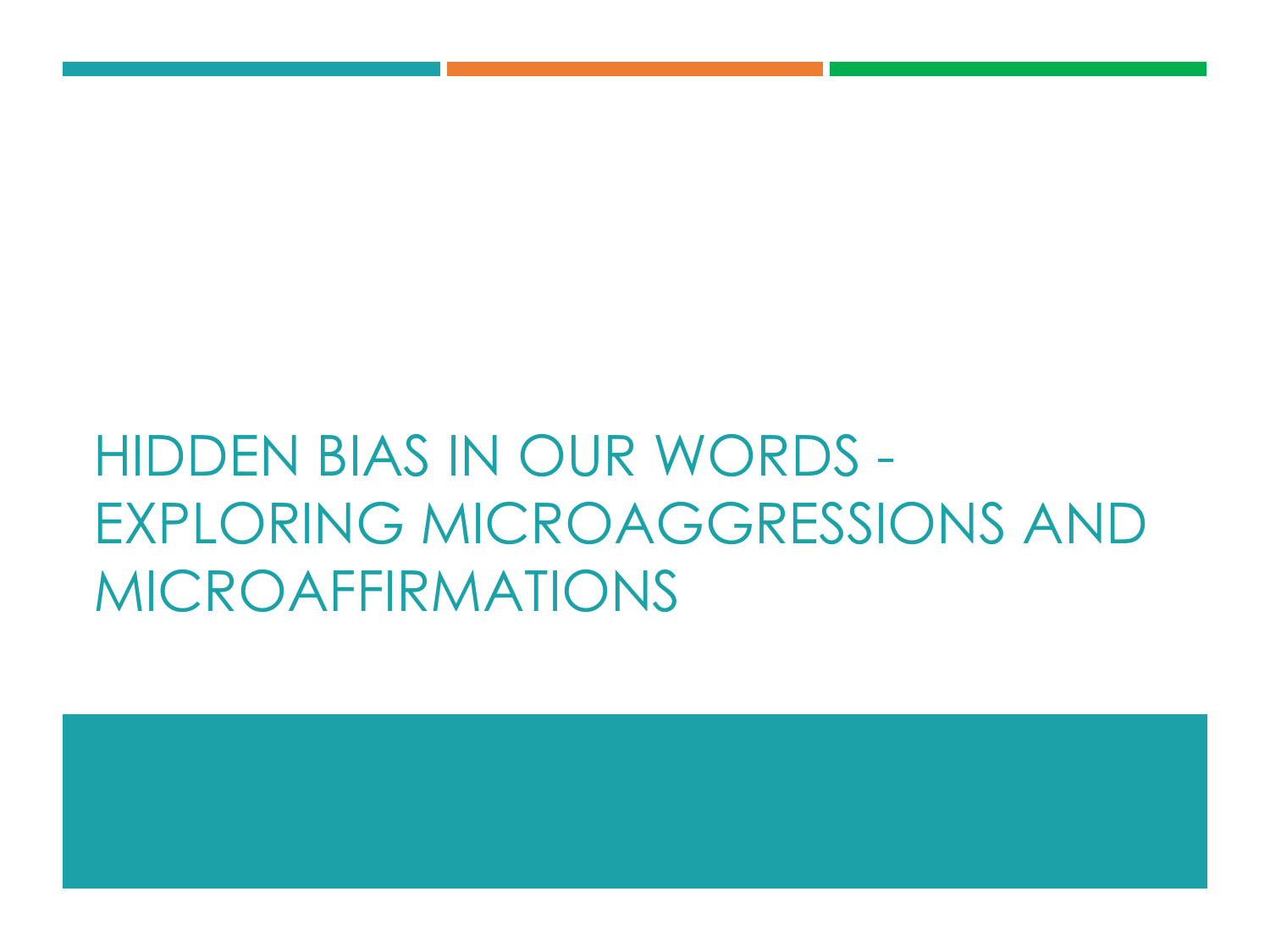## ICEBERG ACTIVITY

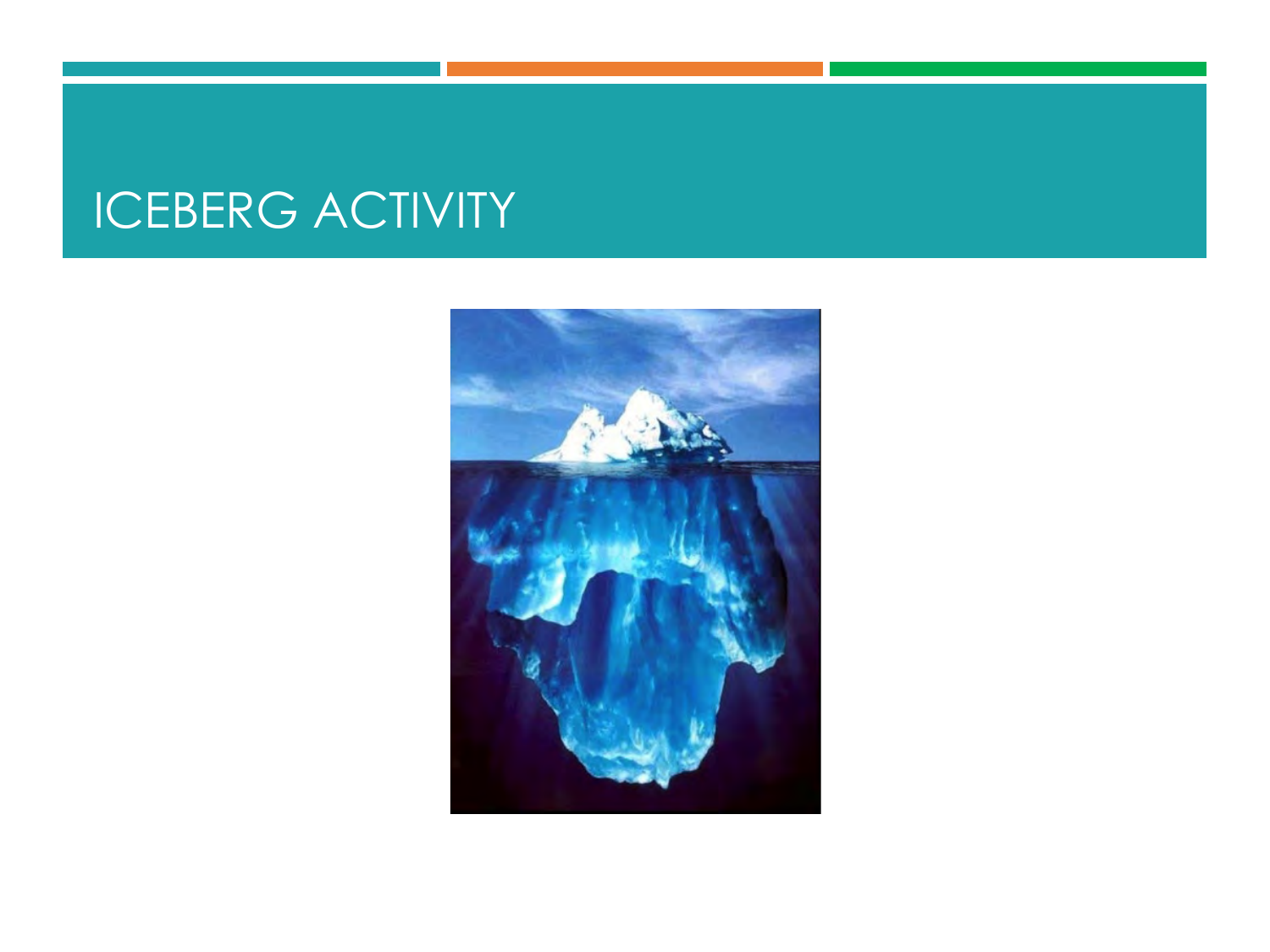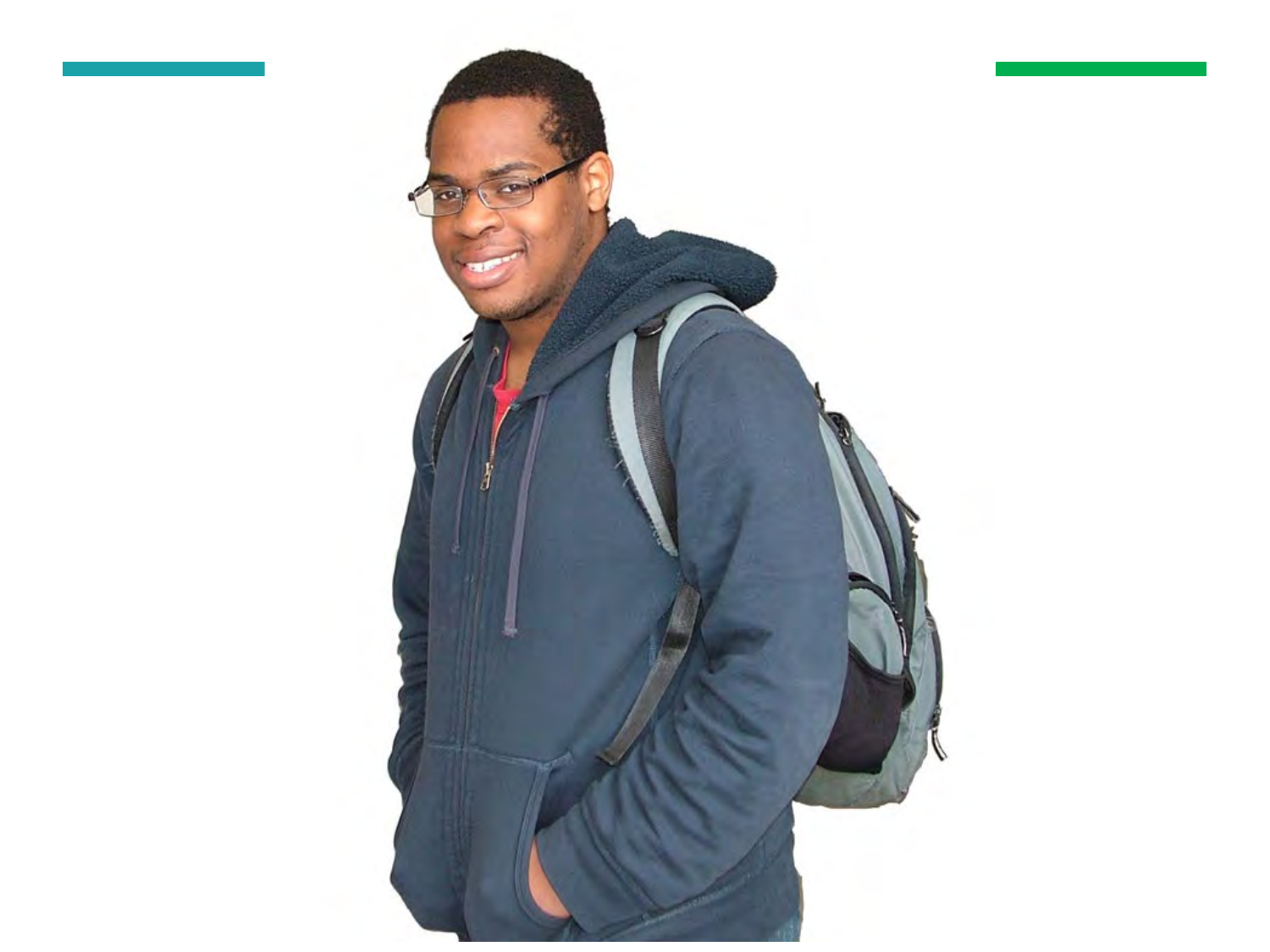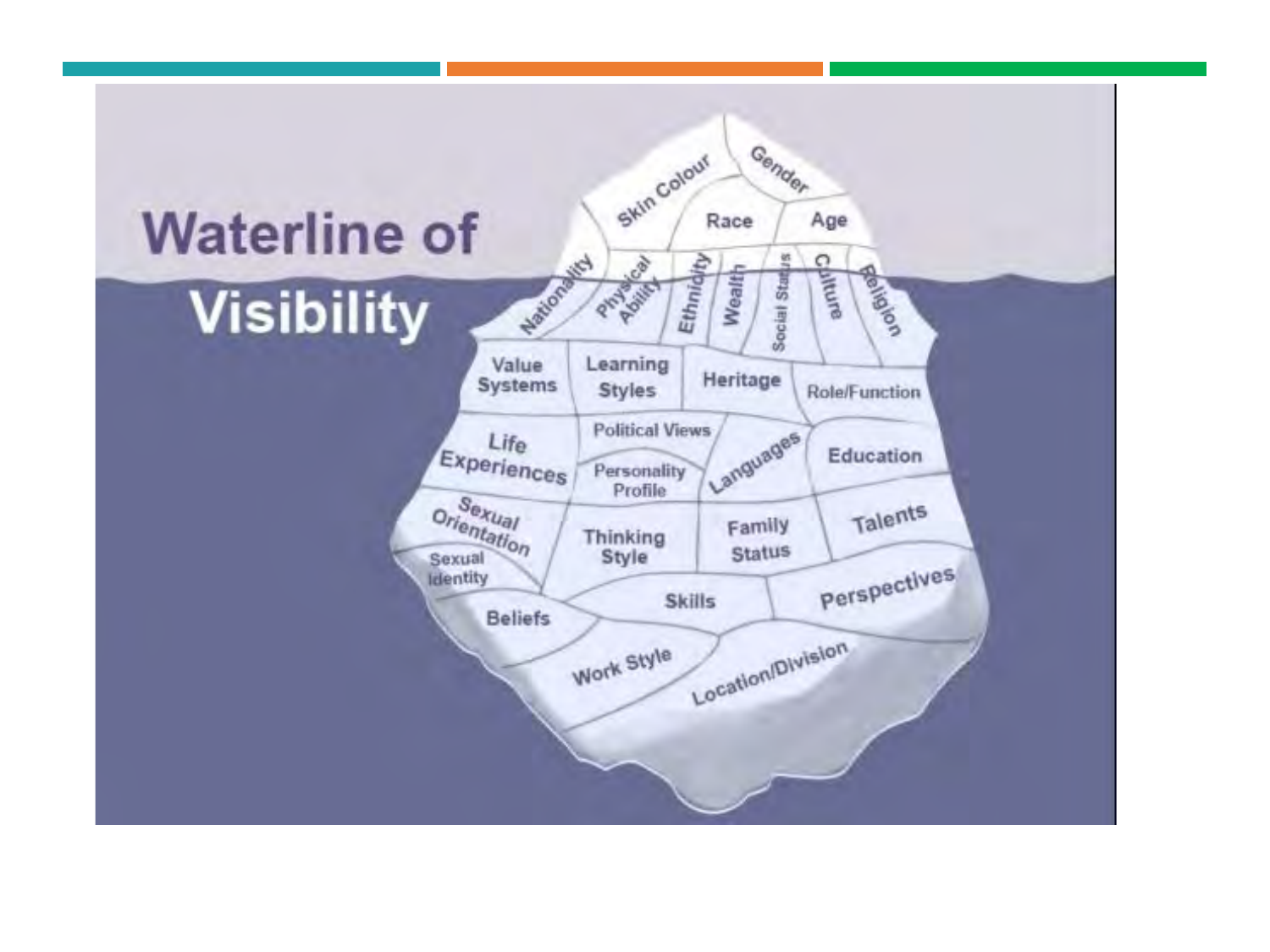### OUR BIAS SHAPES OUR WORLD VIEW AND THE WORDS WE USE.

## **Micromessages**

## Microinequities

Microaffirmations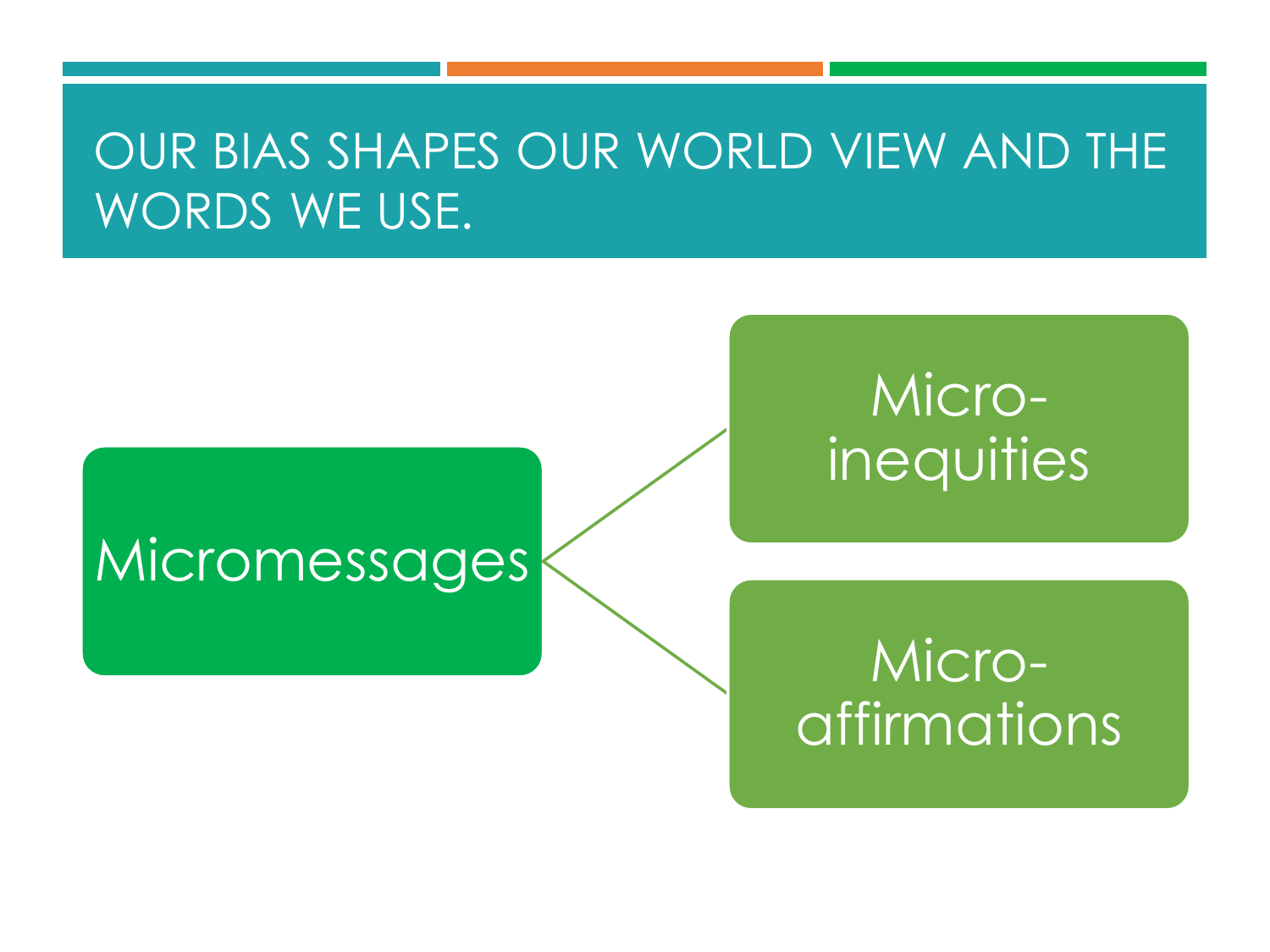## [WHISTLING VIVALDI:](https://www.youtube.com/watch?v=failylROnrY) HOW STEREOTYPES AFFECT US AND WHAT WE CAN DO (ISSUES OF OUR TIME) DR. CLAUDE STEELE, DEAN FOR THE SCHOOL OF EDUCATION AT

STANFORD UNIVERSITY,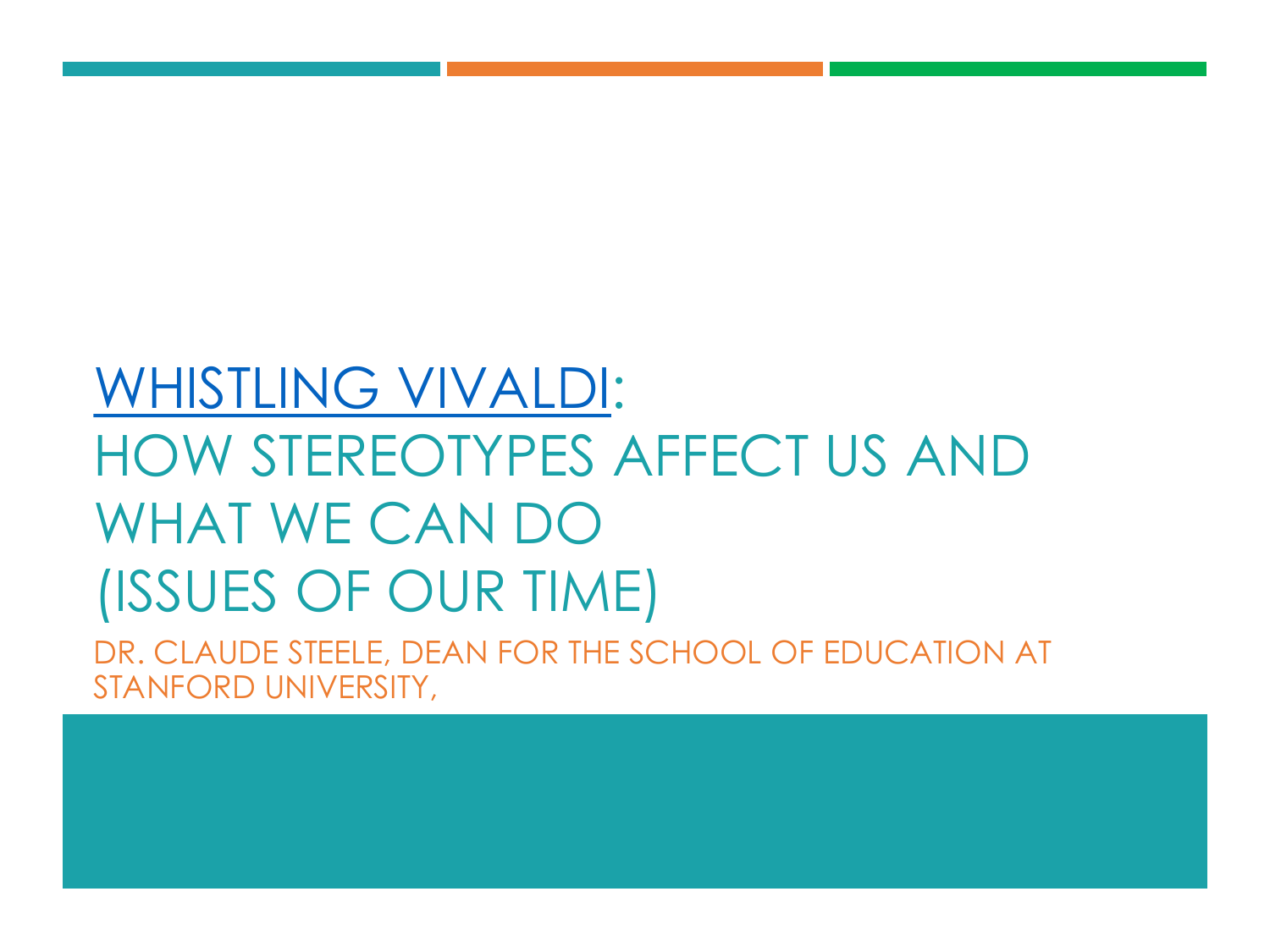## **MICROMESSAGES**

Are small, subtle, semi-conscious messages we send and receive when we interact with others.

Micromessages are communicated through…

- $\checkmark$  Tone
- Body language
- What is said is as important as how it's said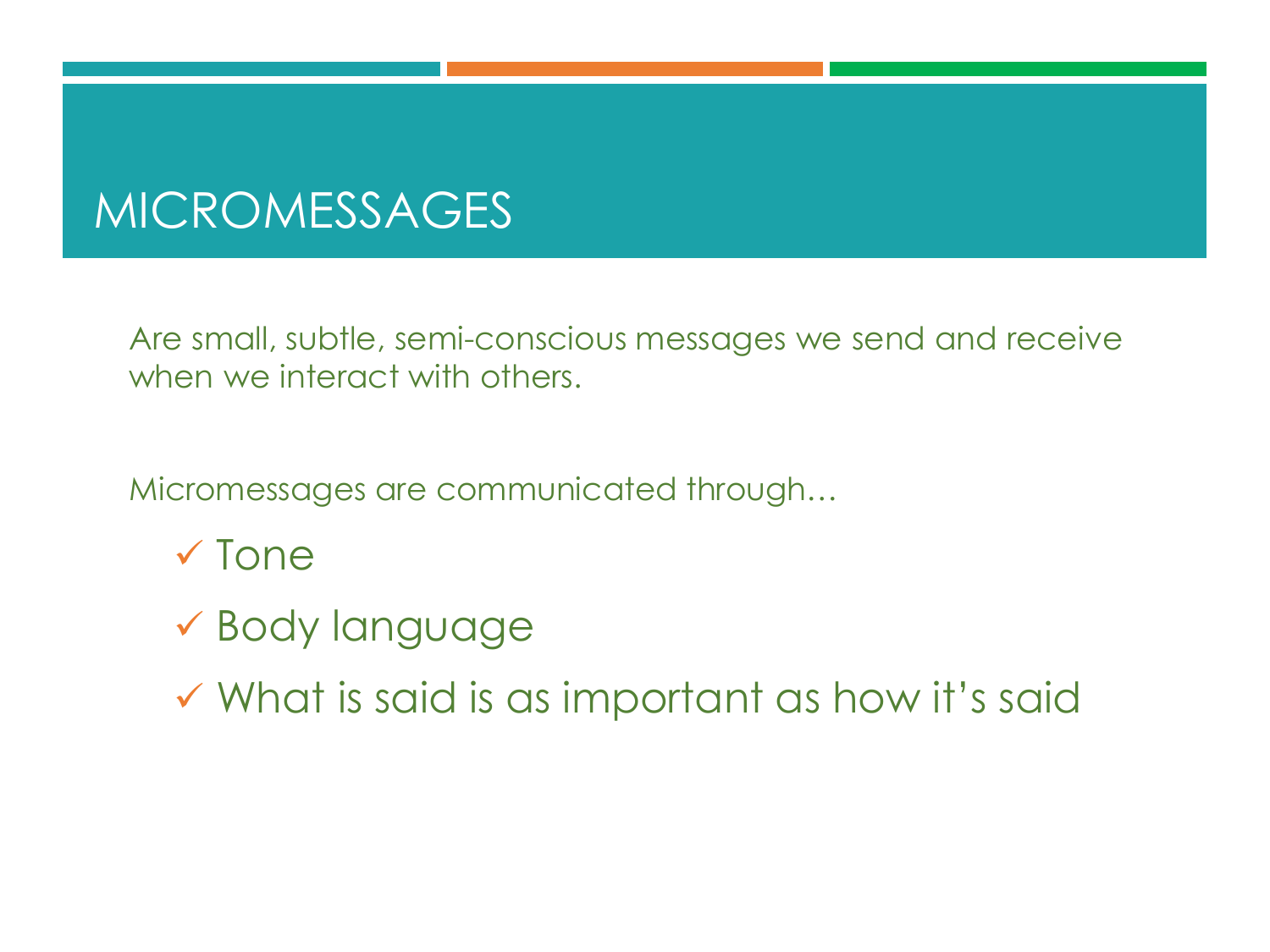## MICRO – INEQUITIES/AGGRESSIONS

NEGATIVE micromessages can make others feel…

- **Devalued**
- **Slighted**
- **Discouraged**
- Excluded

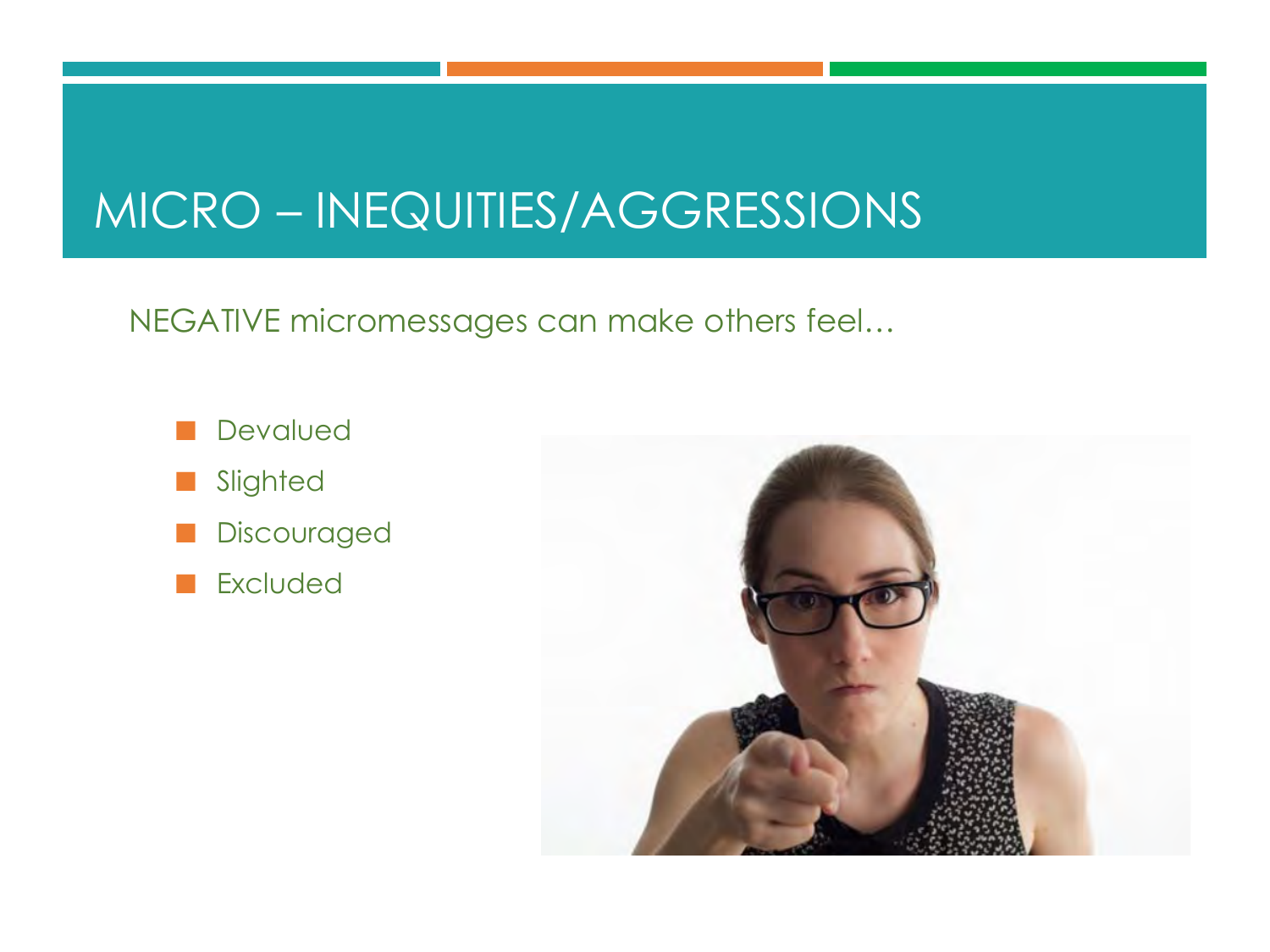## MICRO AGGRESSIONS

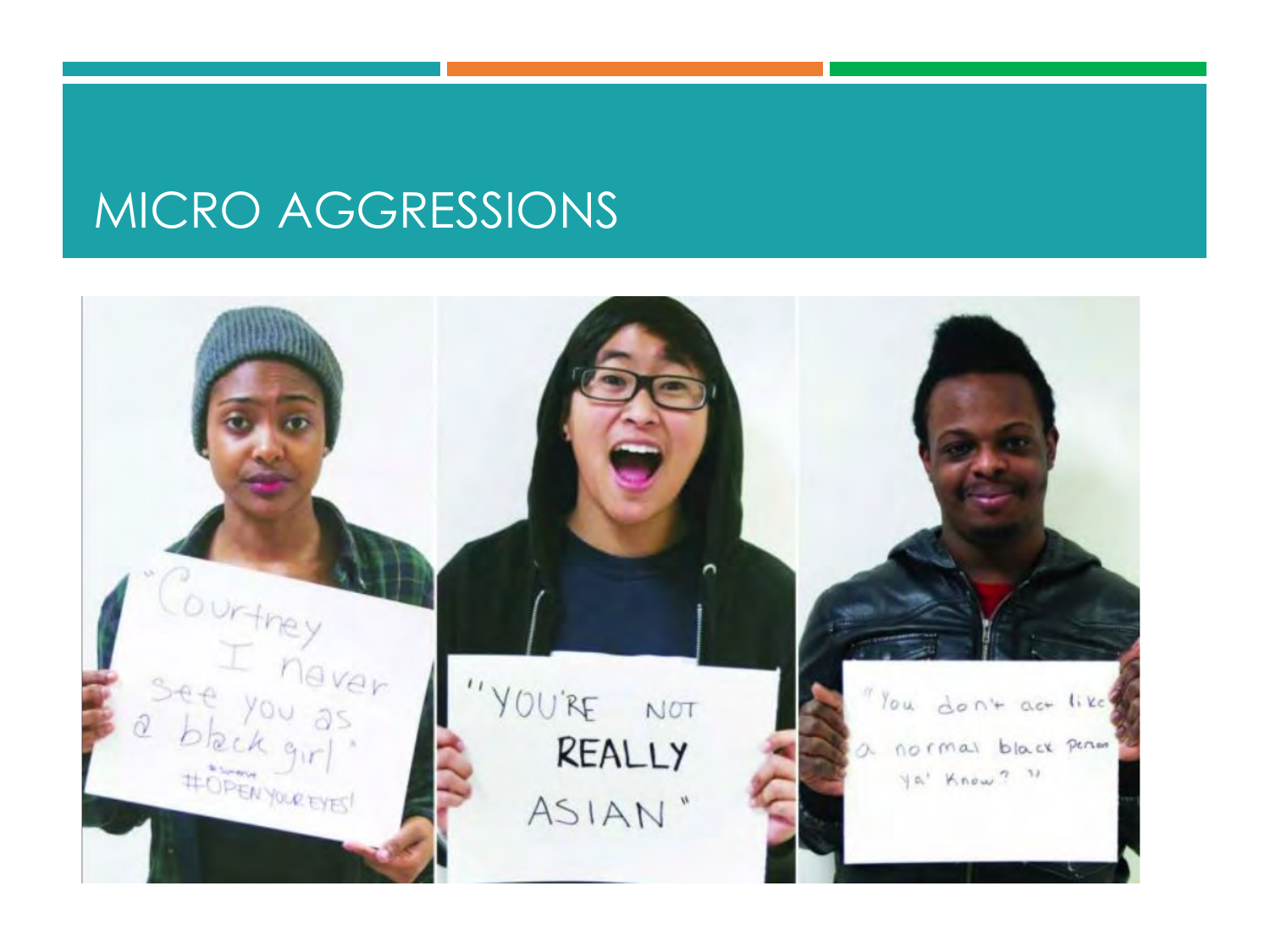## MICRO – AFFIRMATIONS

#### POSTITVE micromessages can make others feel…

**Included** 

**N** Valued

**Encouraged** 

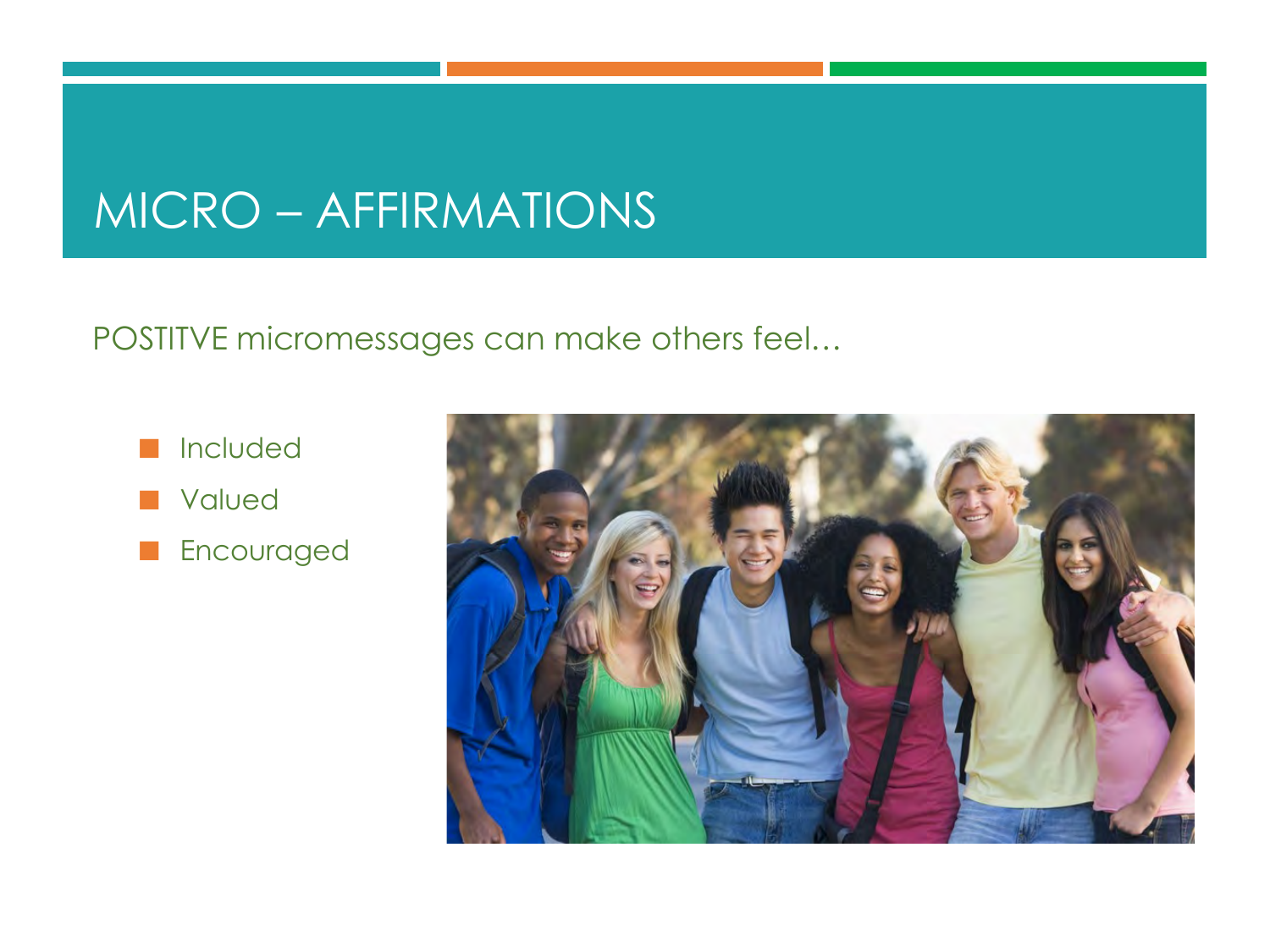#### KEY ELEMENTS OF MICROMESSAGES

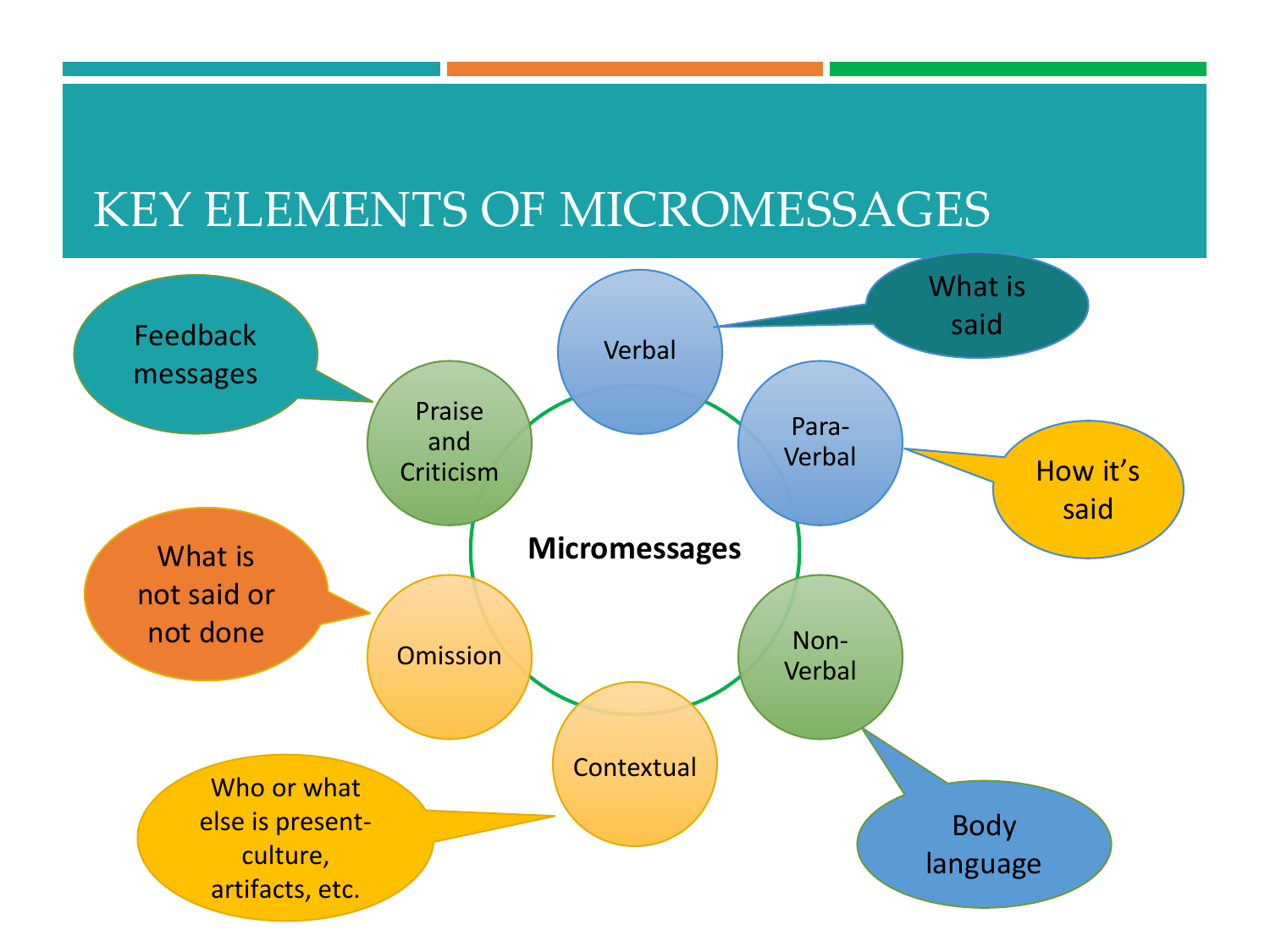## BEING AWARE OF OUR BIAS

And the impact of our own micromessages can make a big IMPACT.

Small seemingly insignificant behaviors may result in unfavorable outcomes.



**IMPACT is more important than INTENT**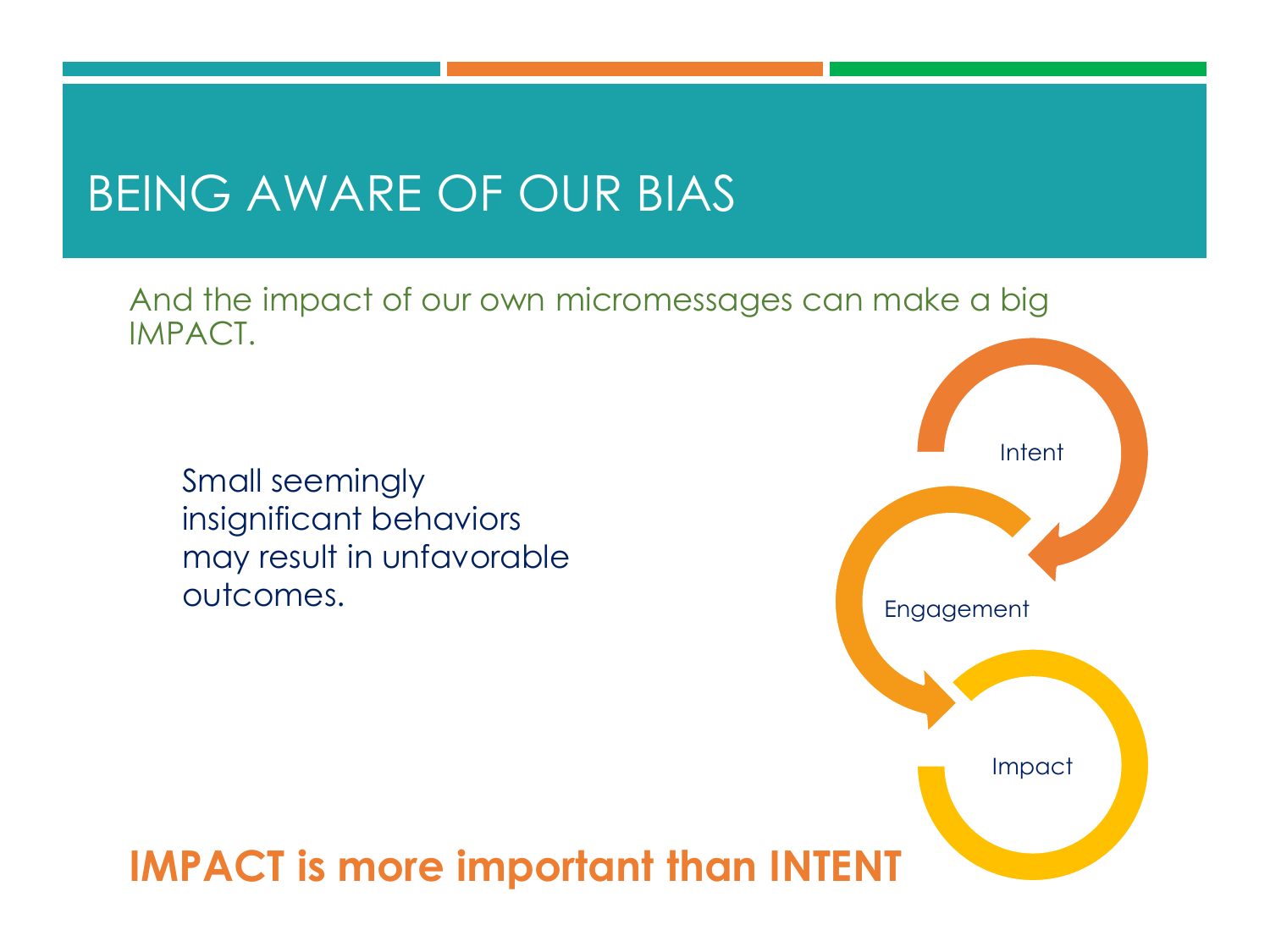## WHAT ARE THE MICROMESSAGES THAT ARE IMPACTING EQUITY IN THIS ILLUSTRATION?

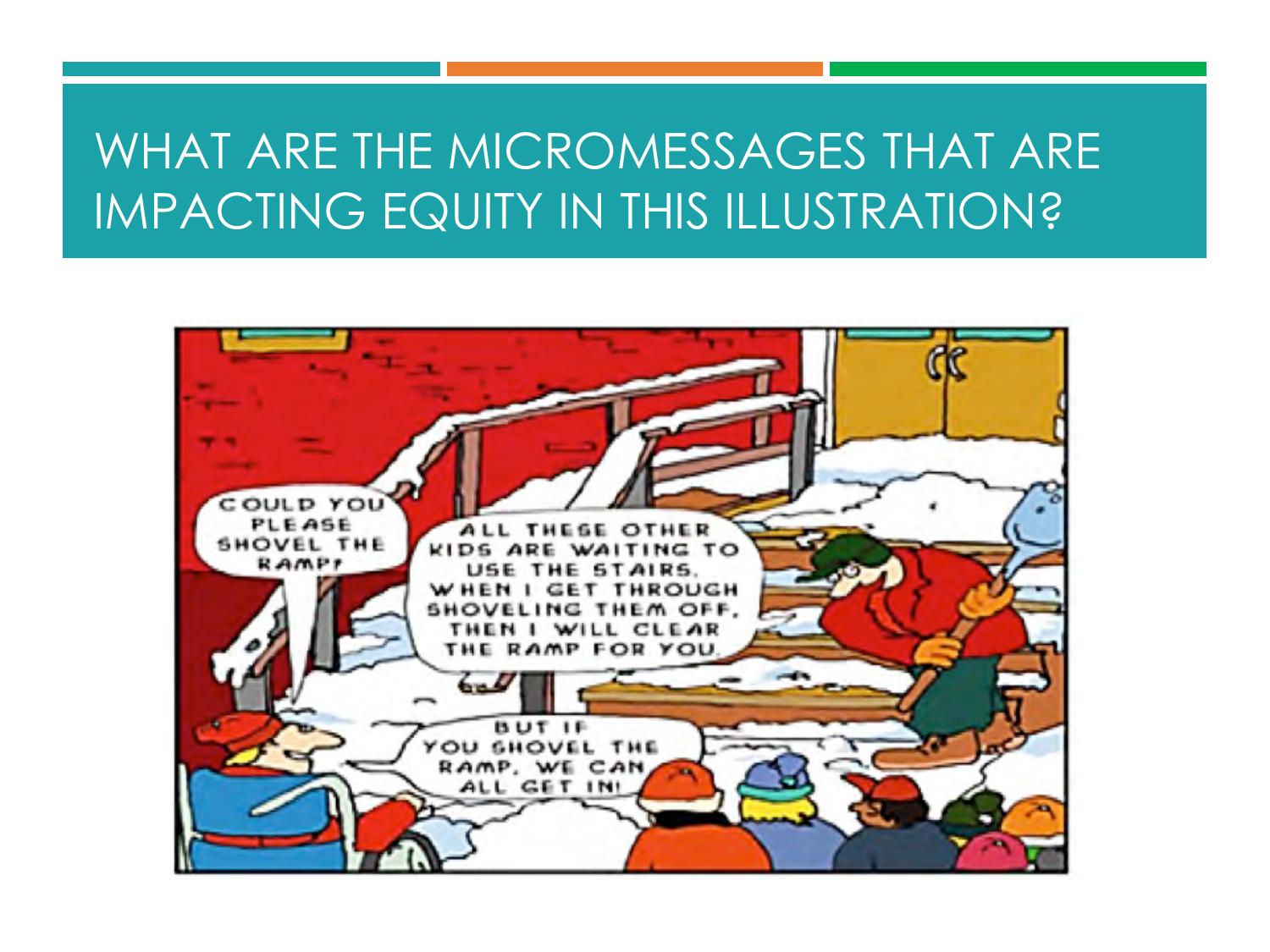## "WORDS CAN INSPIRE. AND WORDS CAN DESTROY. CHOOSE YOURS WELL."

— ROBIN SHARMA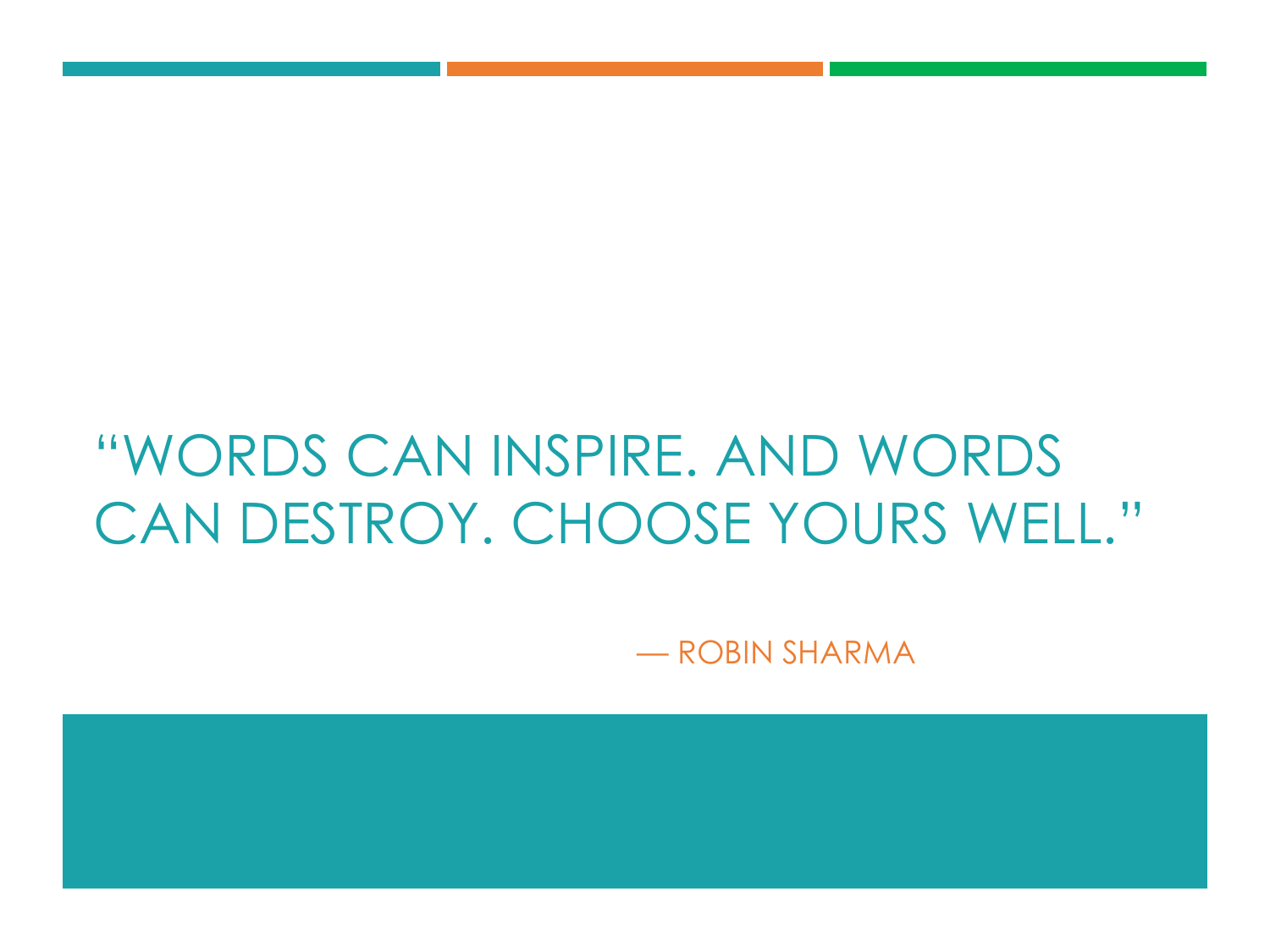#### THE POWER OF WORDS…

A big part of assessing current reality is becoming aware of the words we use and the stories we tell ourselves about reality.

For many, this is harder than crafting a clear, compelling vision. But, when mastered, it greatly increases the likelihood of successful actions and results.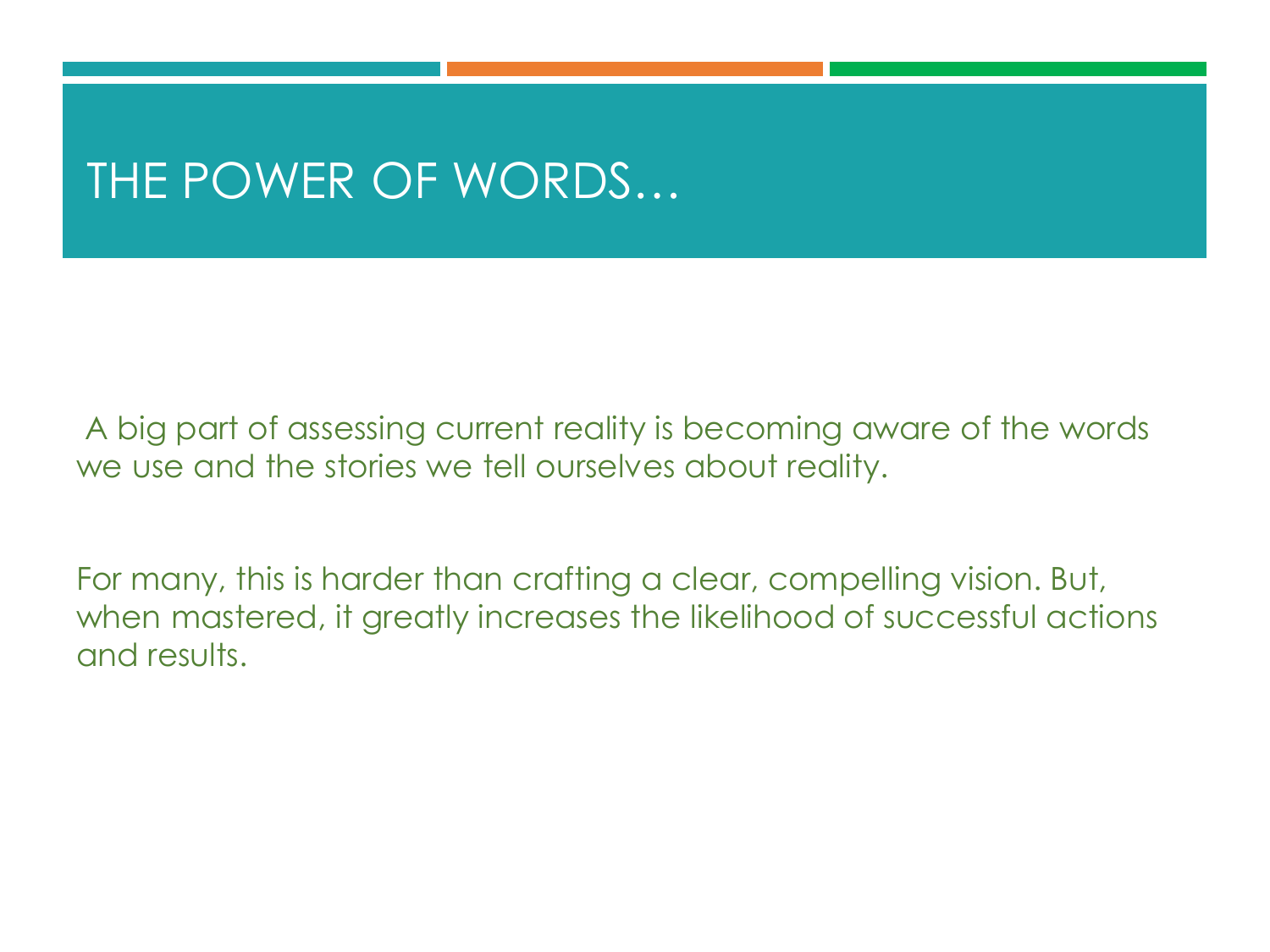## POWER OF WORDS

Our words act as maps of our world, so, to act successfully our words and stories about reality must be as accurate as we can make them.

- **Titanic, Carpathia and the Frankfurt**
- CQD vs SOS
- **Marconi and Telefunken**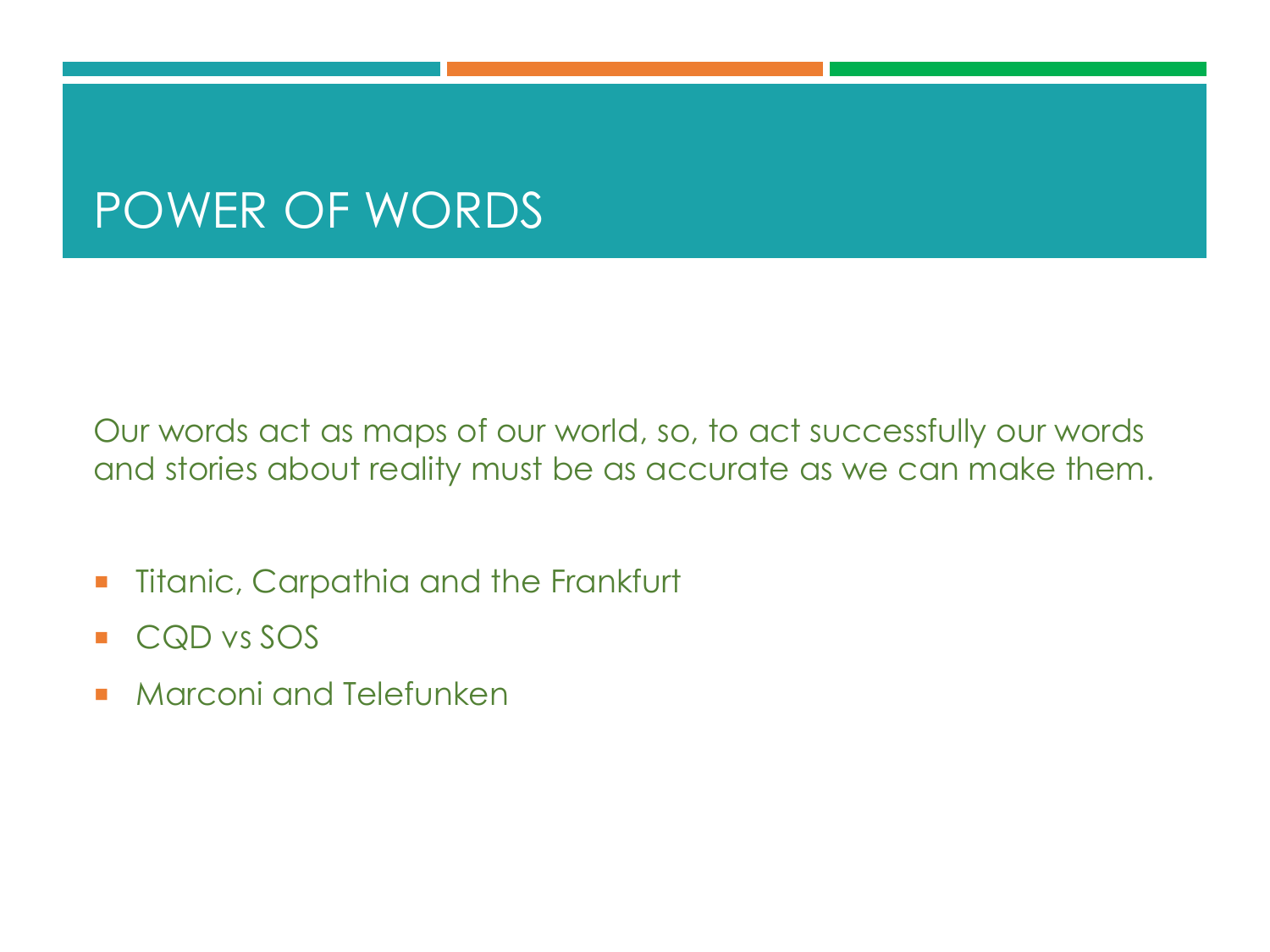## POWER OF WORDS

The words we use—and how we put them together in sentences and stories— can make a big difference in whether we get to where we want to go, or not.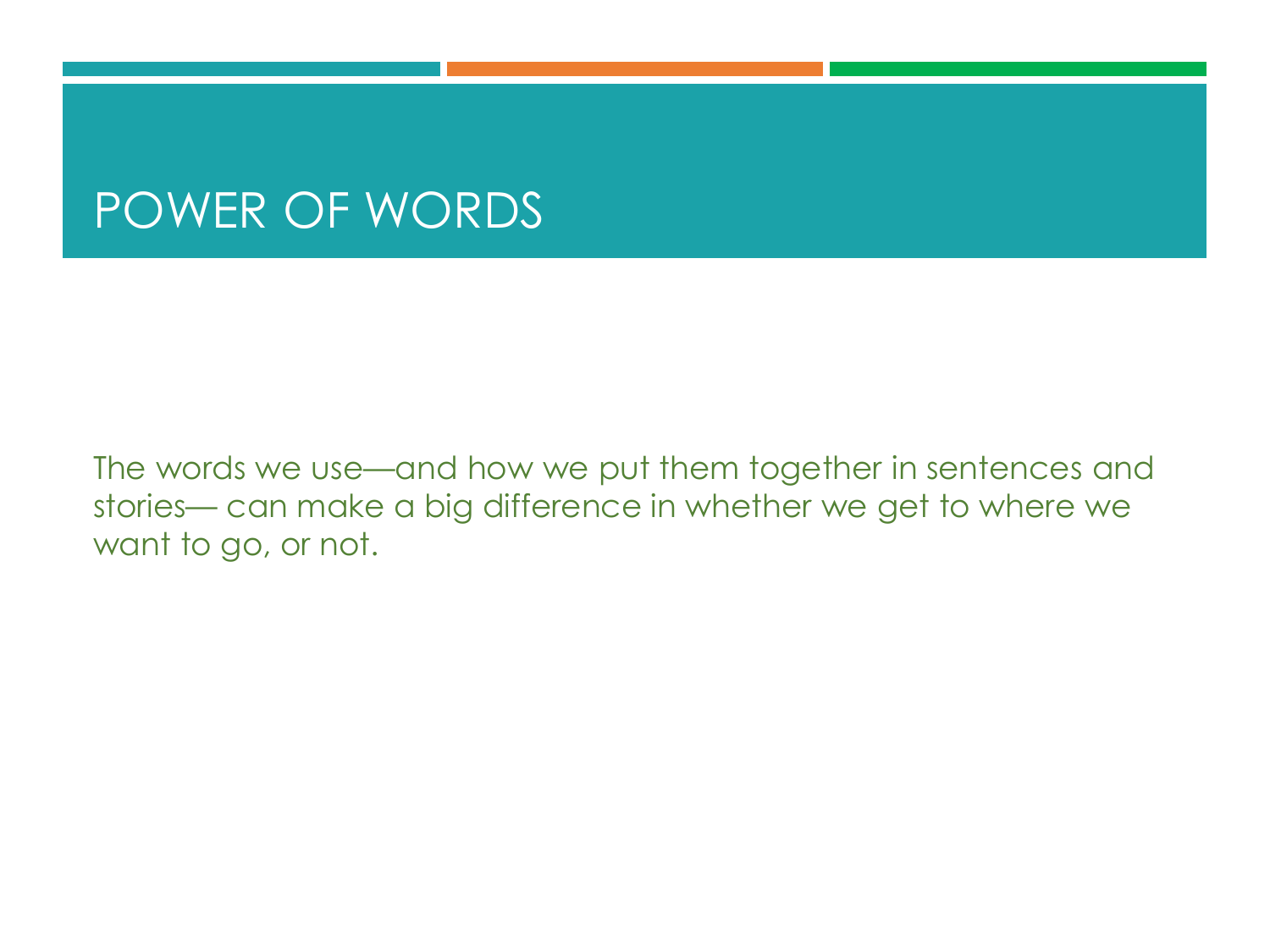#### RECOMMENDATIONS

- **Self-Assess Implicit Biases [Reflective teaching](https://ctl.yale.edu/ReflectiveTeaching)** offers formal and informal strategies for considering one's own pedagogical habits. Instructors may also take an online self-assessment to identify their biases through **[Project Implicit\(link is external\)](https://implicit.harvard.edu/implicit/takeatest.html)** from Harvard University.
- **Cultivate Inclusivity** [Instructors can work to develop an](https://ctl.yale.edu/ClassClimates) **inclusive classroom climate** and i**[nclusive teaching practices](https://ctl.yale.edu/InclusiveTeachingStrategies)**, which can mediate potential biased attitudes, and support developing sensitivity and deepening self-awareness.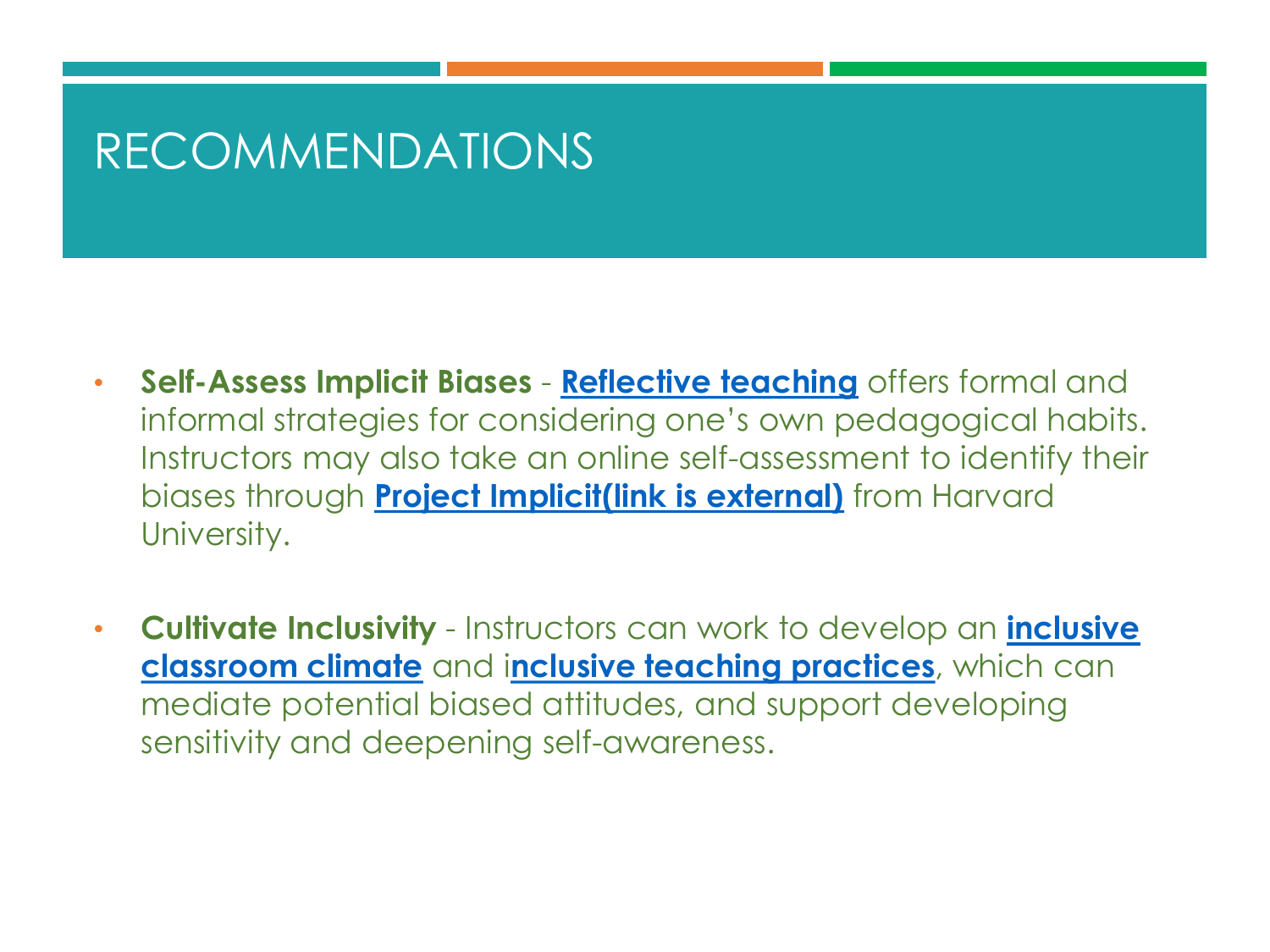#### RECOMMENDATIONS

- **Solicit Feedback from Outside Observers** Instructors can set up their own **[teaching inventory or observation protocol](https://ctl.yale.edu/Observation-Protocols-Teaching-Inventories)** with a colleague or peer, or observe their student-teacher interactions, and provide feedback.
- **Solicit Feedback from Students** Instructors can also use feedback from students, via **[midterm course evaluations](https://ctl.yale.edu/MidtermCourseEval)**, **end-of-term evaluations**, or **[small group feedback sessions](https://ctl.yale.edu/End-of-Term-Evals)**, to assess whether their unconscious biases manifest in their classroom interactions.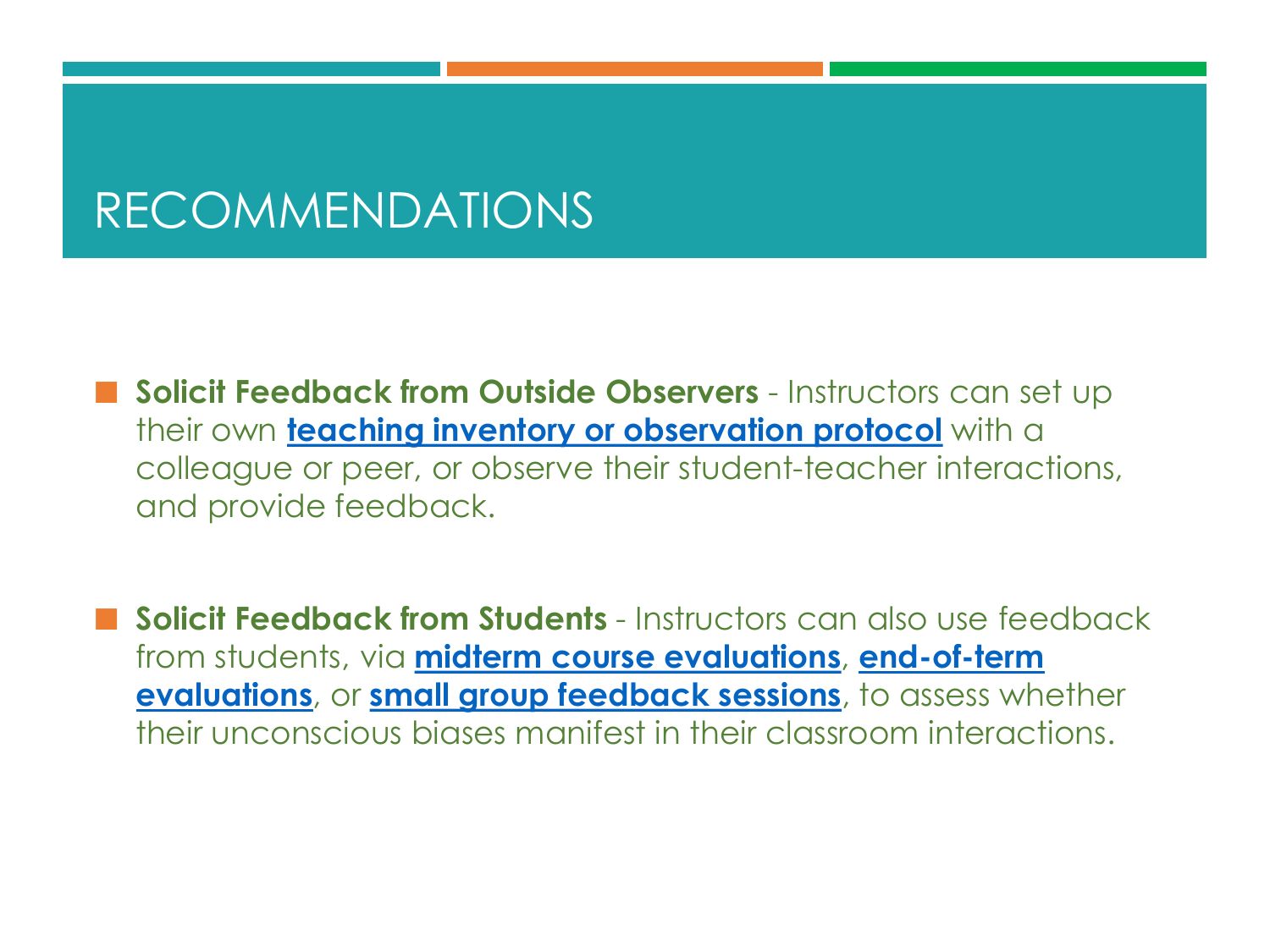## ON THE PATH TO DISCOVERING YOUR SHORTCOMING. DON'T' FORGET THE YET! - ANONYMOUS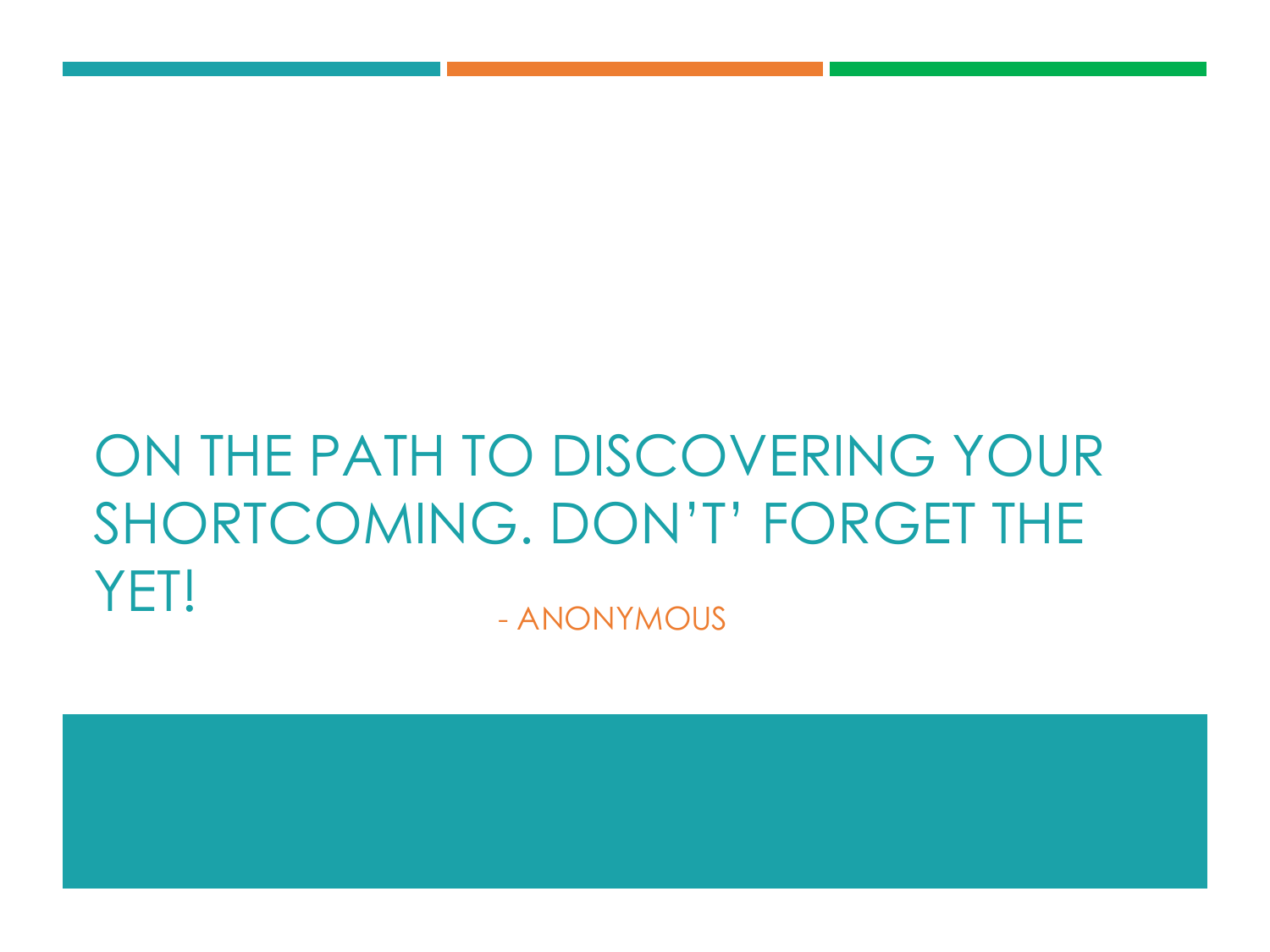#### THE POWER OF YET…



Janelle Monae - The [Power](https://www.youtube.com/watch?v=XLeUvZvuvAs) of Yet